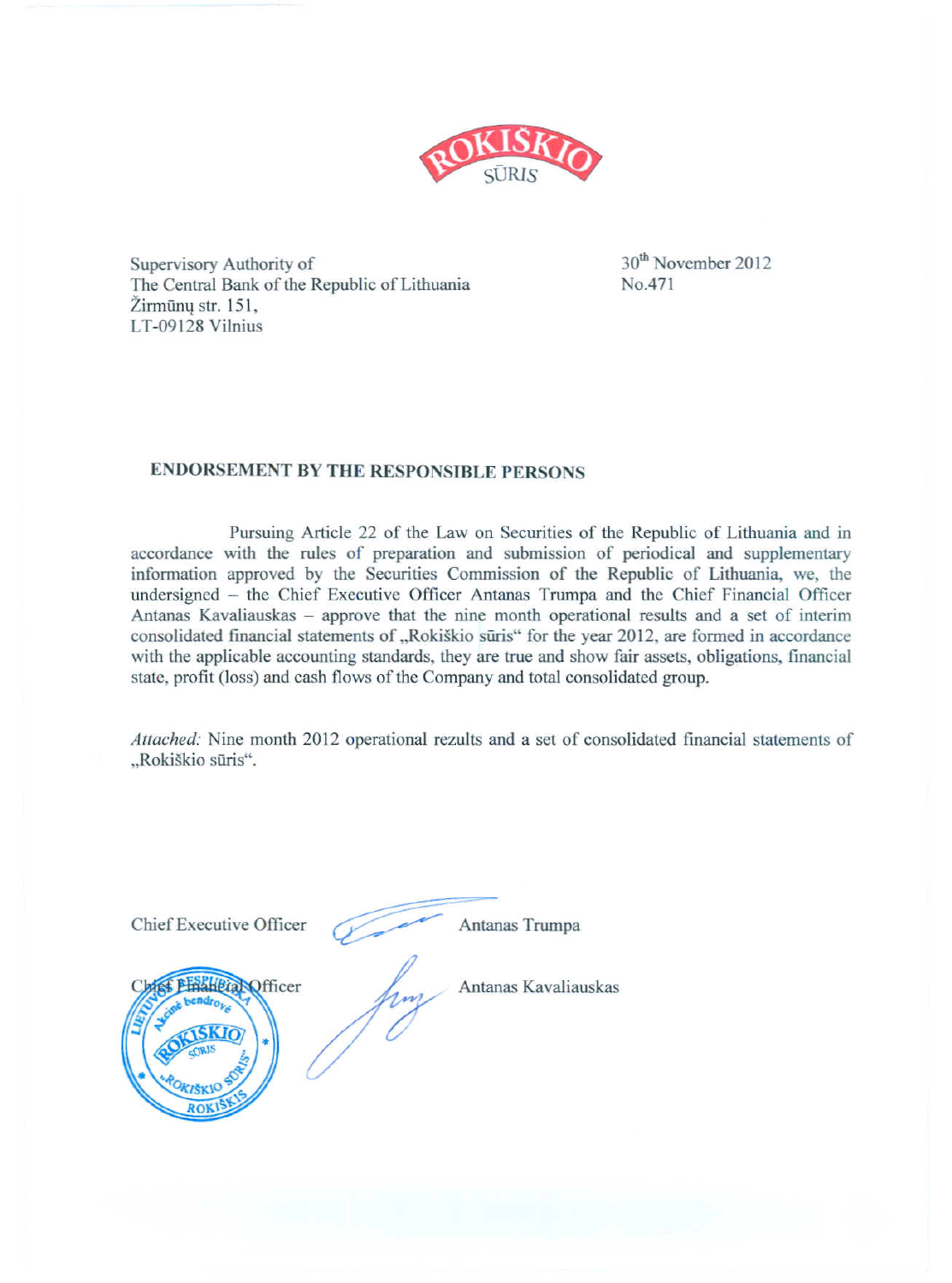

# **OPERATIONAL REZULTS AND A SET OF INTERIM CONSOLIDATED FINANCIAL STATEMENTS FOR NINE MONTH PERIOD OF THE YEAR 2012**

*(Prepared in accordance with the rules of preparation and submission of periodical and supplementary information approved by the Securities Commission of the Republic of Lithuania)*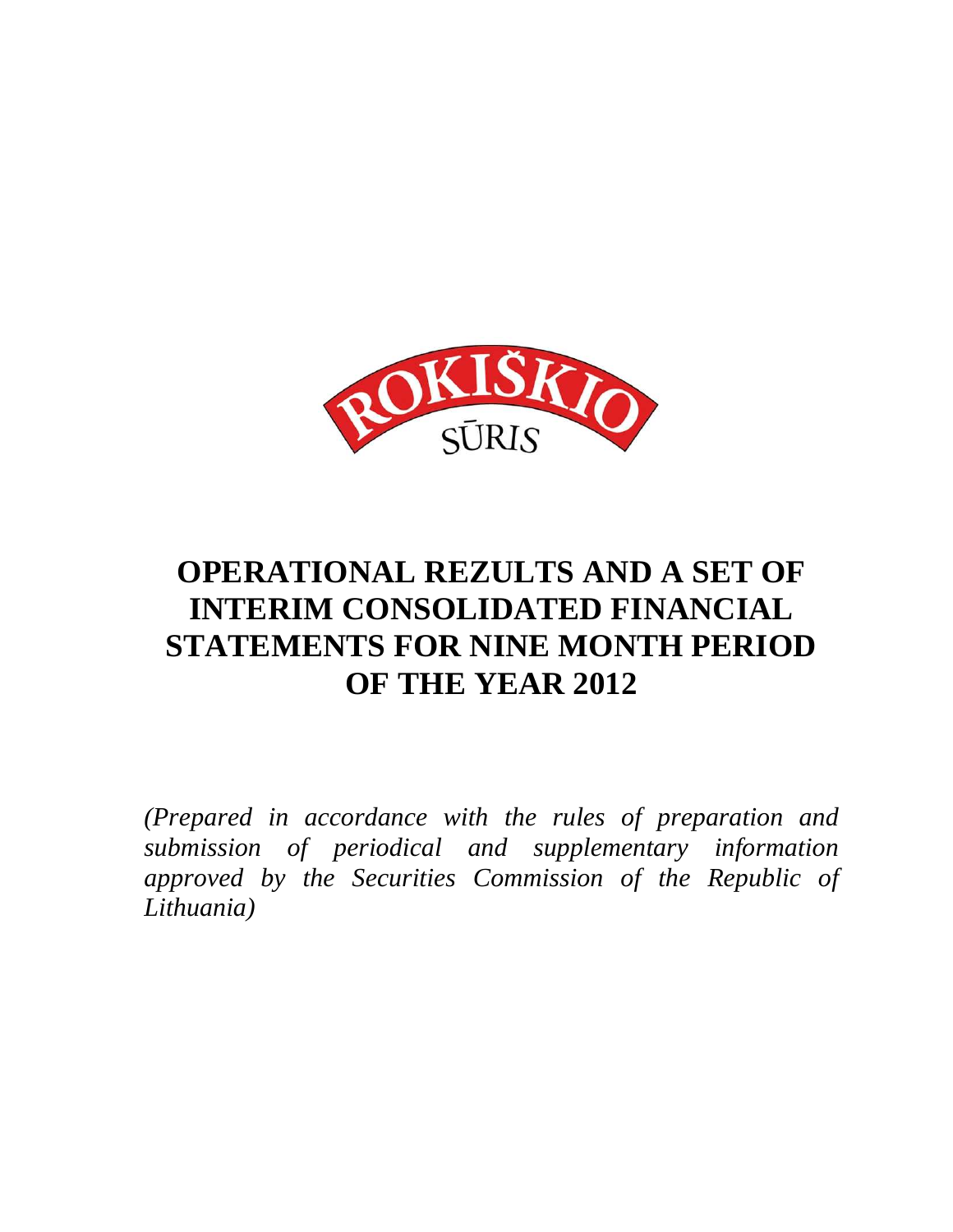

# **TABLE OF CONTENTS**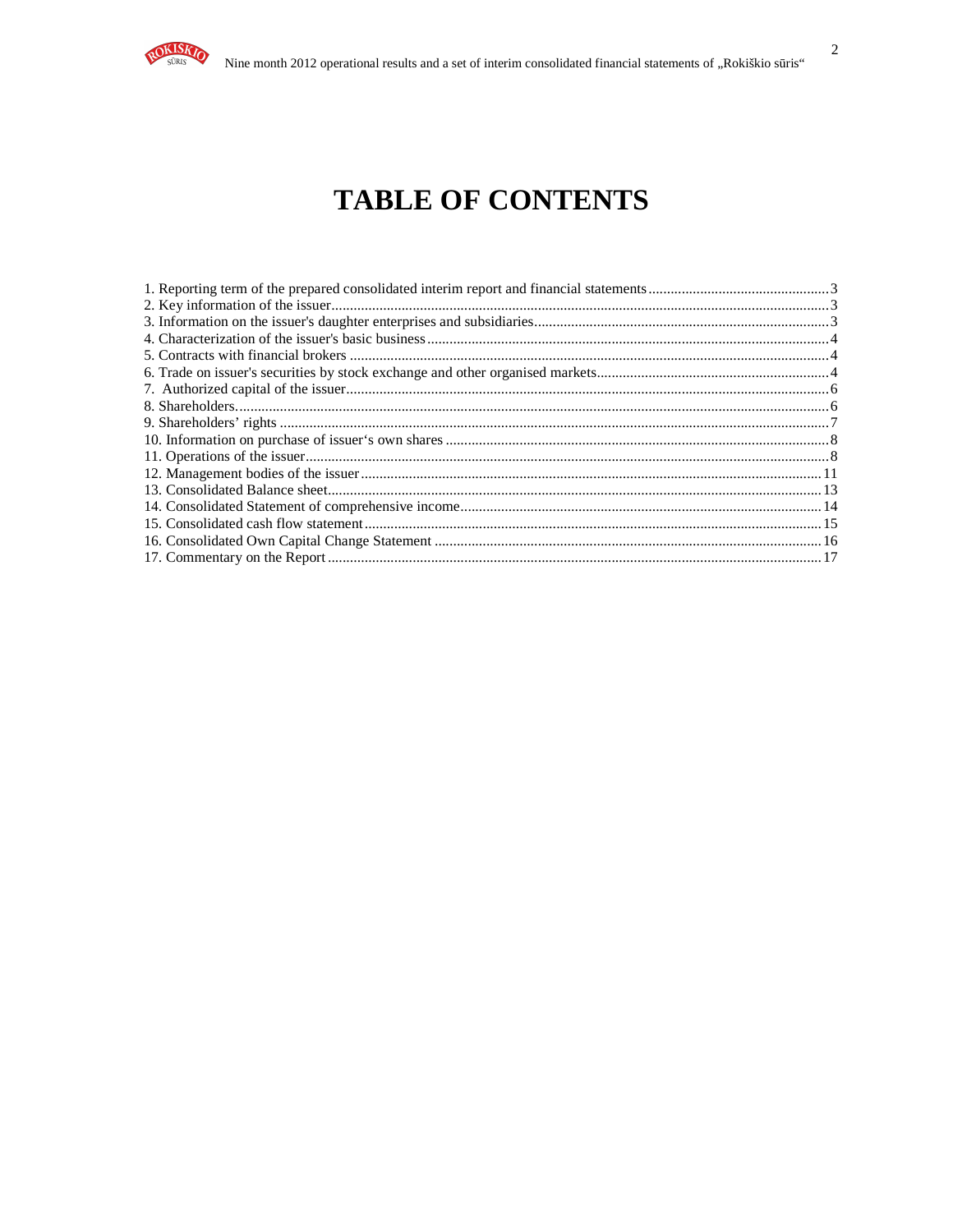

### **1. Reporting term of the prepared operationl results and financial statements**

The consolidated financial statements and operational results are prepared for nine month period of the year 2012.

#### **2. Key information of the issuer**

Name of the issuer: Joint stock company "Rokiskio suris". Legal base: Joint Stock Company. Address – Pramones str. 3, LT 42150 Rokiskis, Republic of Lithuania. Telephone: +370 458 55 200, fax +370 458 55 300. E-mail address: rokiskio.suris@rokiskio.com Website: www.rokiskio.com Registered in on  $28<sup>th</sup>$  February 1992 by the Authorities of Rokiskis region. Re-registered in on 28<sup>th</sup> November 1995 by the Ministry of Economy of the Republic of Lithuania. Company code 173057512. Manager of registry of legal entities – State company "Registru centras". The authorized capital of AB "Rokiskio suris" equals to LTL 35,867,970. There are 35,867,970 shares. Nominal value per share equals to LTL 1 (one litas).

#### **3. Information on the issuer's daughter enterprises and subsidiaries**

The consolidated group (hereinafter the "Group") consists of the Parent Company, two branches, four subsidiaries and one joint venture.

#### **Subsidiaries of AB "Rokiškio s**ū**ris":**

UAB "Rokiskio pienas" legal address: Pramonės g. 8, LT - 28216 Utena. Company code: 300561844. AB "Rokiškio sūris" is its founder and the only shareholder having 100 per cent of shares.

Dairy cooperative "Žalmargė" legal address: Kalnalaukio g.1, Širvintos. Company code: 178301073.

Latvian company SIA Jekabpils piena kombinats (company code 45402008851, legal address: Akmenu iela 1, Jekabpils, Latvija LV-5201).

Latvian company SIA Kaunata (company code 240300369, legal address Rogs, Kaunata pag., Rezeknes nov., Latvia)

#### **Co-controlled company:**

UAB "Pieno upės", legal address: Sandėlių g. 9, Kaunas. Company code: 135027862.

#### **Branches of AB "Rokiškio s**ū**ris"**:

AB "Rokiškio sūris" branch Utenos pienas (Company code: 110856741, Pramonės g. 8, LT-28216 Utena);

AB "Rokiškio sūris" branch Ukmergės pieninė (Company code: 182848454, Kauno g. 51, LT-20119, Ukmergė).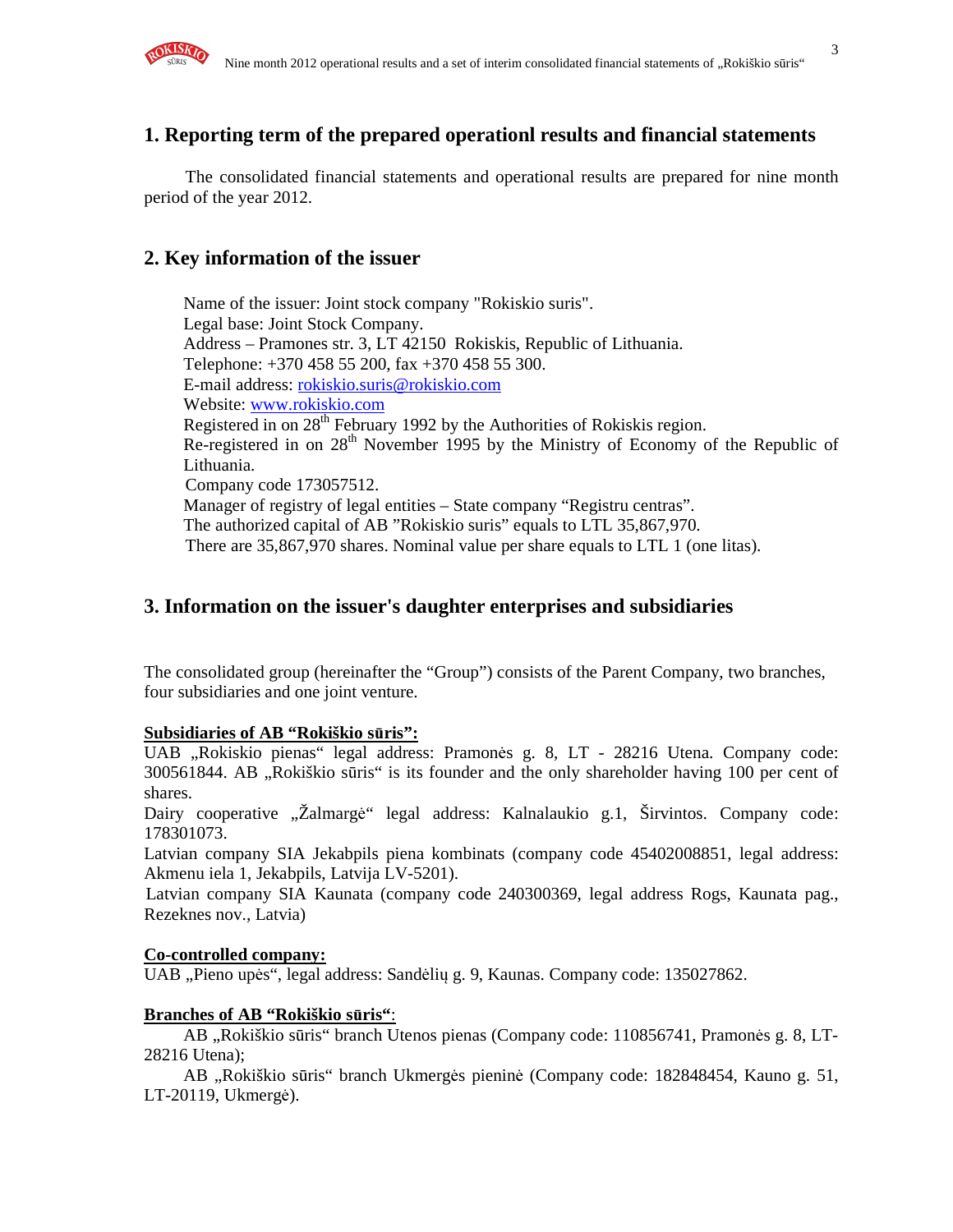

### **4. Characterization of the issuer's basic business**

Basic business of the group of "Rokiškio sūris":

♦ Dairying and cheese production (EVRK 10.51);

Basic business of AB "Rokiškio sūris" is production and sales of fermented cheese, whey products, and skim milk powder.

Daughter enterprises:

Basic business of UAB "Rokiškio pienas" production and sales of fresh dairy products (fluid milk, kefir, sour milk, butter, curds, fresh cheese, sour cream, chocolate coated cheese bars, desserts). Basic business of KB "Žalmargė" is purchase of raw milk. Basic business of SIA Jekabpils piena kombinats –purchase of raw milk. Basic business of SIA Kaunata – purchase of raw milk.

#### **Co-controlled company:**

Basic business of UAB "Pieno upės" is purchase of raw milk.

#### **Branches of AB "Rokiškio s**ū**ris":**

Basic business of AB "Rokiškio sūris" branches Utenos pienas and Ukmergės pieninė is purchase of raw milk.

### **5. Contracts with financial brokers**

On 24<sup>th</sup> December 2003, AB "Rokiškio sūris" made a contract with UAB FMI "Baltijos vertybiniai popieriai" (Gedimino pr.60, Vilnius) regarding administration of shareholders of AB "Rokiškio sūris". On  $15<sup>th</sup>$  January 2007, the financial company changed its name into UAB FMI "Orion securities" (A.Tumėno str. 4, LT-01109 Vilnius).

### **6. Trade on issuer's securities by stock exchange and other organised markets**

The 35,867,970 ordinary registered shares of AB "Rokiškio sūris" are listed on the Official List of NASDAQ OMX Vilnius Stock Exchange. (VVPB symbol RSU1L). Nominal value per share 1 (one) litas.

The Company has not issued any debt securities for the public stock trading. The Company has not issued nor registered any debt securities for the non-public stock trading. There are no securities which would not participate as a part of the Authorized Capital and be regulated by the Law on Securities.

The shares were not traded by other stock exchanges or similar institutions. As from 22nd November 2010 the trade on stock markets is performed in euros.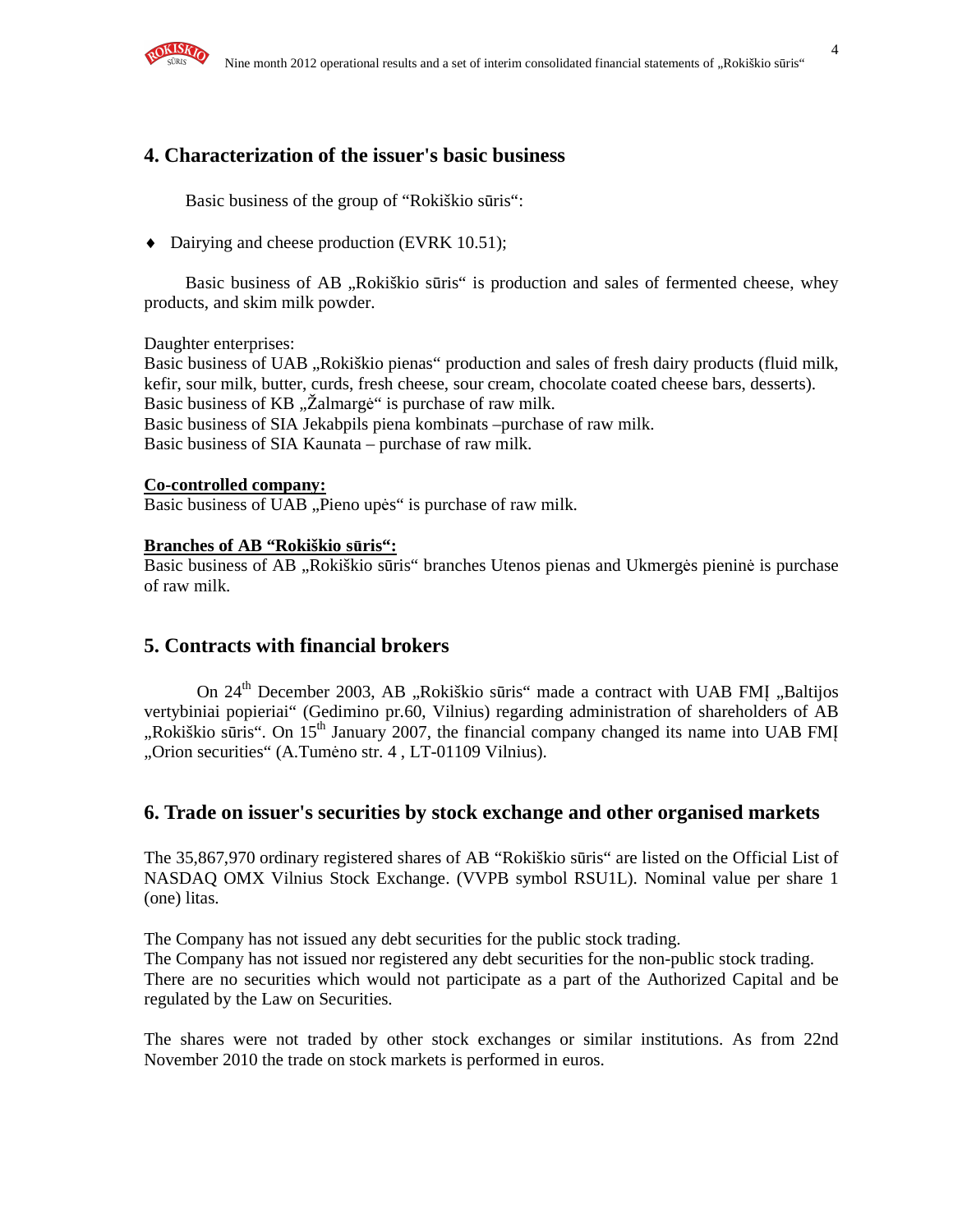

Trade by shares of AB Rokiskio sûris on NASDAQ OMX Vilnius Stock Exchange Vilnius Stock Exchange:

#### **Trade on central market:**

|            | <b>Reporting period</b> |       |       | Price (Eur) |                 | <b>Turnover (Eur)</b>            |            |              |                 |
|------------|-------------------------|-------|-------|-------------|-----------------|----------------------------------|------------|--------------|-----------------|
| from       | to                      | max.  | min.  | avver.      | Last<br>session | Date of last<br>trade<br>session | max.       | min          | Last<br>session |
| 2010.01.01 | 2010.03.31              | 1,043 | 0,840 | 0,987       | 1,014           | 2010.03.31                       | 135 646,90 | $\Omega$     | 14 822,98       |
| 2010.04.01 | 2010.06.30              | 1,054 | 0,970 | 1,026       | 0,973           | 2010.06.30                       | 508 303,30 | $\mathbf{0}$ | 3 9 3 2, 5 5    |
| 2010.07.01 | 2010.09.30              | 1,437 | 0,959 | 1,231       | 1,381           | 2010.09.30                       | 368 253,90 | $\mathbf{0}$ | 13 667,75       |
| 2010.10.01 | 2010.12.31              | 1,830 | 1,410 | 1,735       | 1,792           | 2010.12.30                       | 740 490,00 | $\Omega$     | $\Omega$        |
| 2011.01.01 | 2011.03.31              | 1,789 | 1,505 | 1,696       | 1,750           | 2011.03.31                       | 92 633,76  | $\mathbf{0}$ | $\mathbf{0}$    |
| 2011.04.01 | 2011.06.30              | 1,807 | 1,410 | 1,574       | 1,440           | 2011.06.30                       | 118 496,02 | $\mathbf{0}$ | 118 496,02      |
| 2011.07.01 | 2011.09.30              | 1,485 | 1,370 | 1,404       | 1,400           | 2011.09.30                       | 223.147,30 | $\mathbf{0}$ | 14 035,60       |
| 2011.10.01 | 2011.12.30              | 1,478 | 1,205 | 1,256       | 1,298           | 2011.12.30                       | 644 770,74 | $\Omega$     | 3 595,46        |
| 2012.01.01 | 2012.03.30              | 1,388 | 1,29  | 1,360       | 1,359           | 2012.03.30                       | 118 945,00 | $\mathbf{0}$ | $\Omega$        |
| 2012.04.01 | 2012.06.30              | 1,40  | 1,25  | 1,36        | 1,36            | 2012.06.29                       | 108 953,50 | $\Omega$     | 4128,00         |
| 2012.07.01 | 2012.09.30              | 1,30  | 1,40  | 1,37        | 1,40            | 2012.09.28                       | 641 665,74 | $\Omega$     | 1158,70         |

**Trade in the shares of AB "Rokiškio s**ū**ris" during January-September 2012** 



Data source – website of AB NASDAQ OMX Vilnius: http://www.nasdaqomxbaltic.com/market/?instrument=LT0000100372&list=2&pg=details&tab=historical&lang=lt& currency=0&downloadcsv=0&date=&start\_d=1&start\_m=1&start\_y=2012&end\_d=30&end\_m=9&end\_y=2012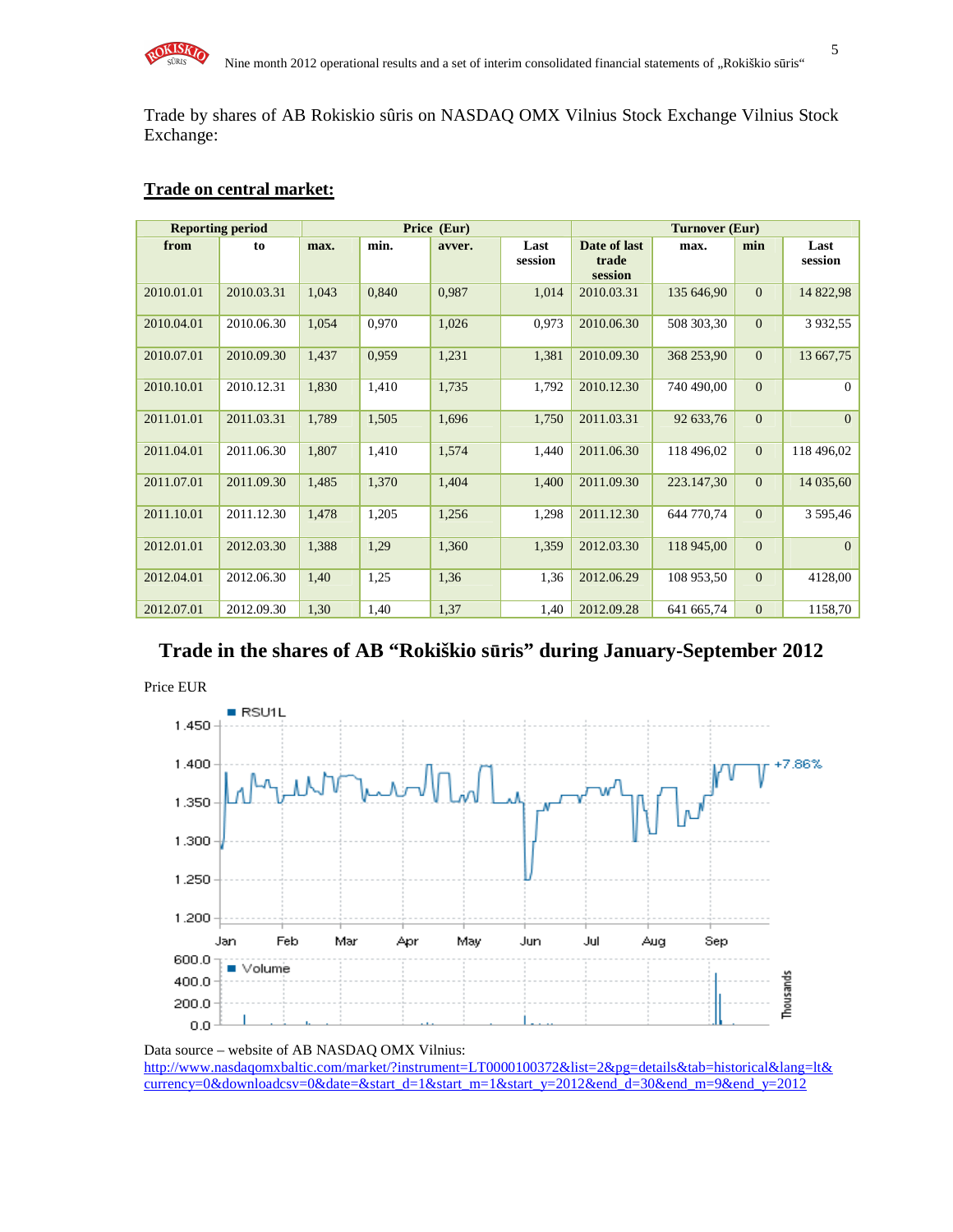| <b>Reporting period</b> |            | <b>Total turnover</b> |               | Date of last  | <b>Capitalization</b> |
|-------------------------|------------|-----------------------|---------------|---------------|-----------------------|
| from                    | to         | units                 | (Eur)         | trade session | (Eur)                 |
|                         |            |                       |               |               |                       |
| 2009.07.01              | 2009.09.30 | 1 1 2 3 6 7 1         | 781 760       | 2009.09.30    | 39 712 715            |
| 2009.10.01              | 2009.12.31 | 492 856               | 440 243       | 2009.12.30    | 33 403 233            |
| 2010.01.01              | 2010.03.31 | 988 352               | 975 929       | 2010.03.31    | 38 983 123            |
| 2010.04.01              | 2010.06.30 | 1 384 497             | 1 4 1 9 9 0 3 | 2010.06.30    | 37 406 882            |
| 2010.07.01              | 2010.09.30 | 829 929               | 1 022 024     | 2010.09.30    | 53 092 399            |
| 2010.10.01              | 2010.12.31 | 1 564 687             | 2 7 1 5 1 8 2 | 2010.12.30    | 68 893 250            |
| 2011.01.01              | 2011.03.31 | 482 039               | 817 582,95    | 2011.03.31    | 62 768 948            |
| 2011.04.01              | 2011.06.30 | 791 936               | 1 246 500,83  | 2011.06.30    | 51 649 877            |
| 2011.07.01              | 2011.09.30 | 821 016               | 1 152 527,70  | 2011.09.30    | 50 215 158            |
| 2011.10.01              | 2011.12.30 | 1 192 435             | 1 498 010,23  | 2011.12.30    | 46 556 625            |
| 2012.01.01              | 2012.03.31 | 189 564               | 257 712,33    | 2012.03.31    | 48 744 571            |
| 2012.04.01              | 2012.06.30 | 228 464               | 310 179,89    | 2012.06.29    | 48 780 439            |
| 2012.07.01              | 2012.09.30 | 835 557               | 1 142 089,88  | 2012.09.28    | 50 215 158            |

# **Capitalization of the Securities**

### **7. Authorized capital of the issuer**

As at 30<sup>th</sup> September 2012, the Authorized capital of AB "Rokiškio sūris":

| Type of shares             | Number of shares | Nominal value,<br>LTL | Total nominal<br>value, LTL | Share of<br>authorized capital<br>(% ) |
|----------------------------|------------------|-----------------------|-----------------------------|----------------------------------------|
|                            |                  |                       |                             |                                        |
| Ordinary registered shares | 35 867 970       |                       | 35 867 970                  | 100,00                                 |

All shares of AB "Rokiškio sūris" are paid-up, and they are not subject to any limitations of transference.

### **8. Shareholders.**

Total number of shareholders (as at 28.09.2012)– 5,689 shareholders.

**The shareholders having or owning over 5 percent of the issuer's authorized capital (as at 28.09.2012):**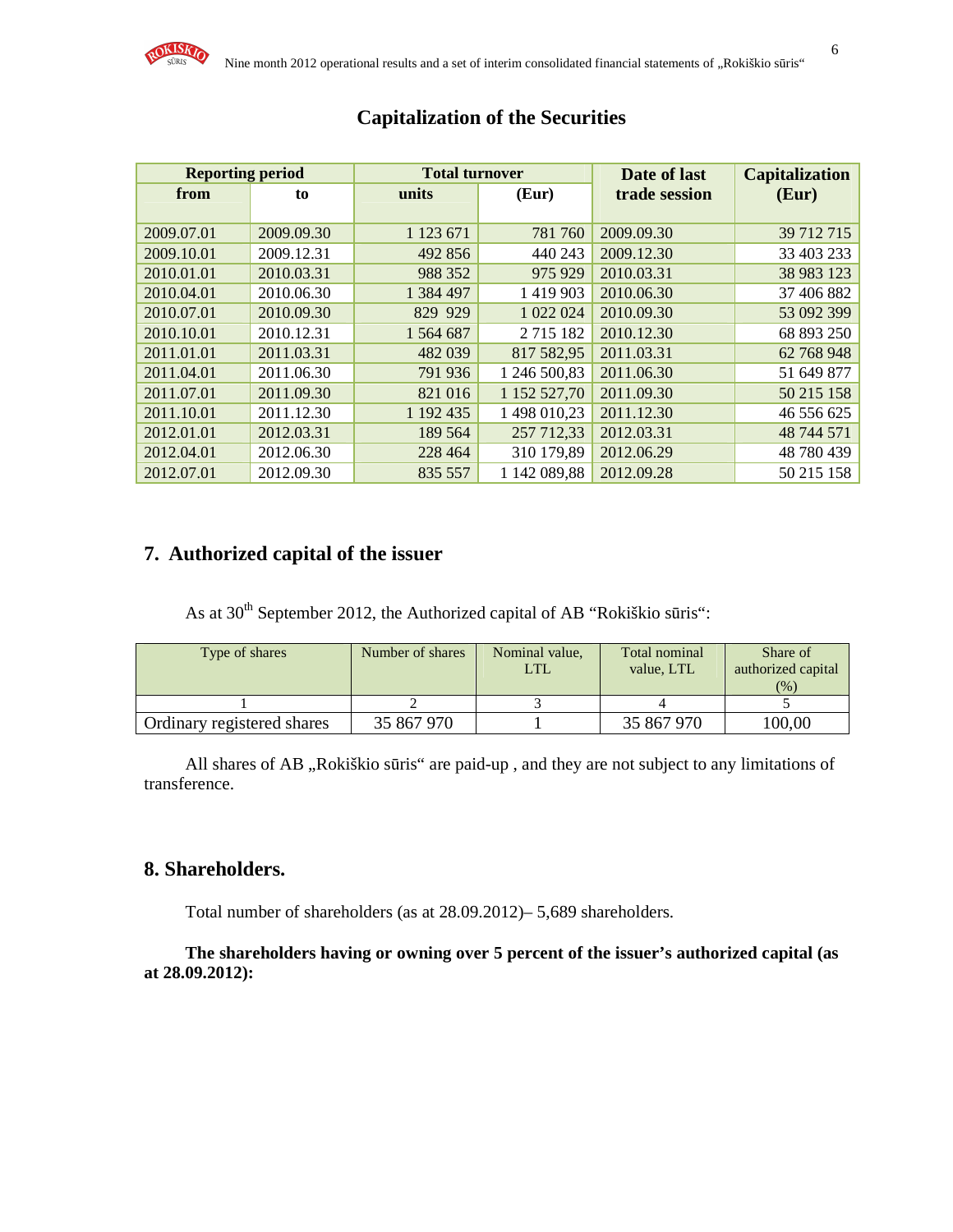

| Name, surname<br><b>Name of company</b>                                                 | <b>Address</b>                             |                     | <b>Proprietary rights</b>         |                                    | <b>With associated</b><br>persons |                            |  |
|-----------------------------------------------------------------------------------------|--------------------------------------------|---------------------|-----------------------------------|------------------------------------|-----------------------------------|----------------------------|--|
|                                                                                         |                                            | Number of<br>shares | Capital<br>share<br>$\frac{6}{6}$ | <b>Votes</b><br>$\frac{0}{\alpha}$ | <b>Capital</b><br>share %         | <b>Number of</b><br>shares |  |
| <b>UAB</b> "Pieno pramonės<br>investicijų valdymas"<br><b>Company</b> code<br>173748857 | Pramonės str. 3,<br>Rokiškis<br>Lithuania  | 14 022 173          | 39,09                             | 39,99                              | 67,91                             | 69,46                      |  |
| <b>Antanas Trumpa</b>                                                                   | Sodų 41a, Rokiškis<br>Lithuania            | 7957168             | 22,18                             | 22,69                              | 67,91                             | 69,46                      |  |
| <b>East Capital Baltic</b><br><b>Fund</b><br>Reg.No 556546-8435                         | Box 364,111 93<br>Stockholm,<br>Sweden     | 2 107 415           | 5,88                              | 6,01                               |                                   | $\blacksquare$             |  |
| <b>Swedbank clients</b><br>Reg. No10060701                                              | Liivalaia 8,<br>Tallinn, Estonia           | 2 506 617           | 6,99                              | 7,15                               | $\blacksquare$                    | ٠                          |  |
| AB "Rokiškio sūris"<br><b>Company code</b><br>173057512                                 | Pramones str. 3,<br>Rokiskis,<br>Lithuania | 802 094             | 2,24                              | $\overline{\phantom{a}}$           |                                   | $\blacksquare$             |  |

### **9. Shareholders' rights**

#### **Shareholders have the following non-economic rights**:

- 1) to attend the general meetings of shareholders;
- 2) to make advance inquiries addressed to the company in regards with the items on the agenda of general meeting of shareholders;
- 3) based on the rights provided with the shares to vote on the general meetings of shareholders;
- 4) according with Part 1 of Article 18 of the Law on the Joint Stock Companies to obtain information on the company's operations;
- 5) to address the court requesting to bring an action of damages against the company if the damage was caused by noncompliance or inadequate compliance with duties of the company manager and board of directors as stated by the Law on Joint Stock Companies of the Republic of Lithuania or other laws, as well as the Articles of Association and or in any other cases as stated by the Lithuanian Laws;
- 6) other non-economic rights established by the Lithuanian Laws.

#### **Shareholders have the following property rights**:

- 1) to receive a certain portion of the Company's profit (dividend);
- 2) to receive a certain portion of the company's funds when its authorized capital is decreased in order to pay out the fund to shareholders;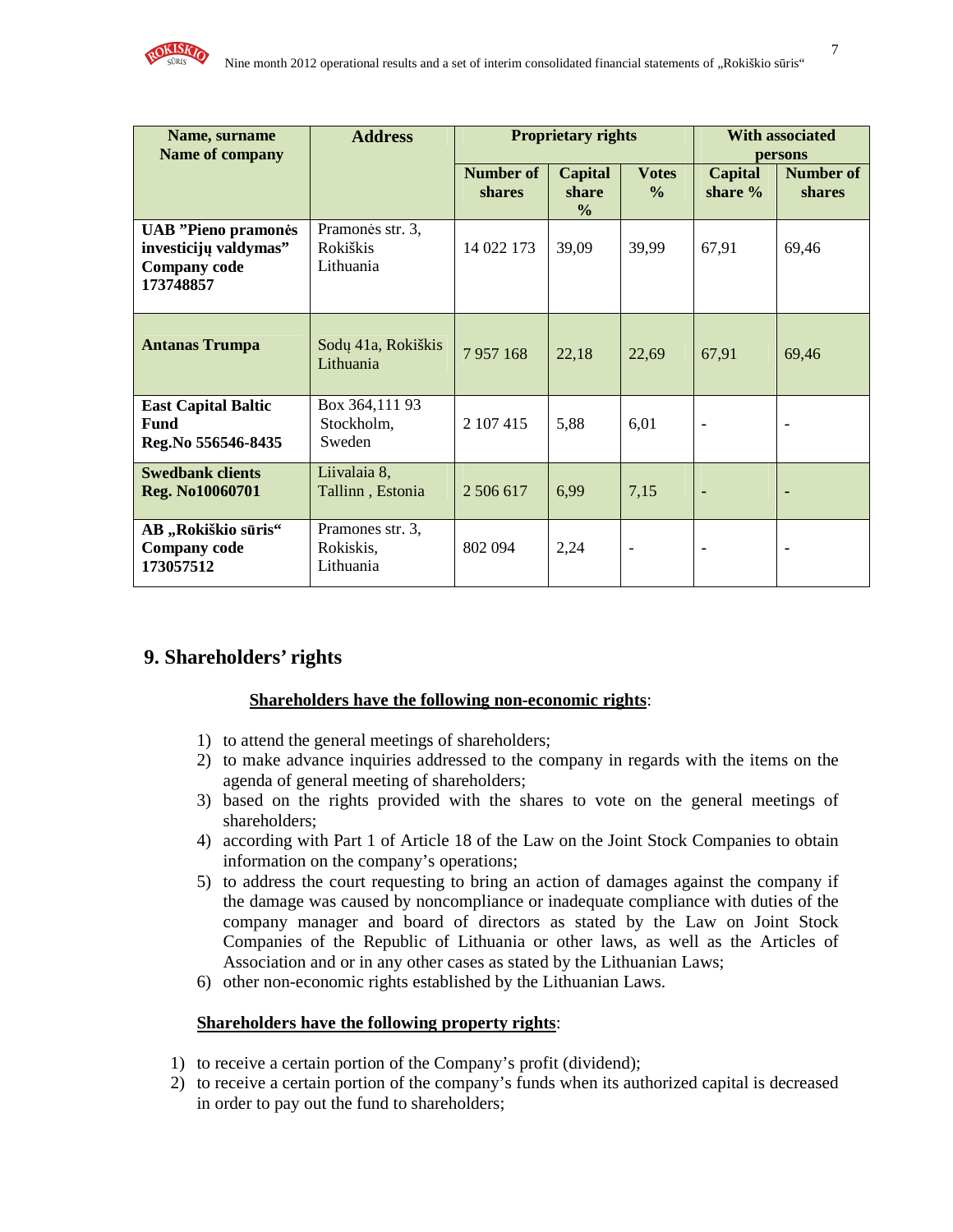

- 3) to receive shares without payment if the authorised capital is increased from the funds of the Company;
- 4) to have priority in acquiring the newly issued shares or convertible bonds of the Company unless the General Meeting of the Shareholders resolves to waive such right complying with the applicable Law;
- 5) to lend to the Company as determined by the Laws of the Republic of Lithuania, the company however cannot mortgage its assets when borrowing from shareholders. When the company borrows from shareholders the interest cannot exceed the average interest rate of the local commercial banks on the day of contracting. In this case the company and shareholders must not agree regarding the higher rate of interest;
- 6) to receive a portion of assets of the Company in liquidation;
- 7) other property rights established by the Lithuanian Laws.

The rights identified by points 1, 2, 3 and 4 are provided to the persons who were the company's shareholders at the end of the tenth working day after the corresponding general meeting of shareholders.

#### **10. Information on purchase of issuer's own shares**

During the public quotation from  $2011.09.07$  to  $2011.09.20$  AB  $\alpha$ Rokiškio sūris" acquired 788,804 own shares which made 2.20 % of the company's authorized capital, and during the period from 2011.12.01 to 2012.12.14 it was acquired 13,290 own shares which made 0.04 % of the company's authorized capital.

As at the end of the reporting period  $(30<sup>th</sup>$  September 2012), AB "Rokiškio sūris" has in treasure 802,094 ordinary registered shares and it makes 2.24 % of the company's authorized capital.

Treasury shares have no voting right.

#### **11. Operations of the issuer**

AB "Rokiškio sūris" is one of the largest and most modern dairy production companies in Lithuania. The main activity of the company is production and sales of fermented cheese, fresh dairy products, butter, milk powders, whey and other milk products.

The Group's production is developed in the towns of Rokiškis (AB "Rokiškio sūris"), Utena (UAB "Rokiškio pienas") and Ukmerge (UAB "Rokiškio pienas" subsidiary "Ukmergės pieninė").

Specialization of Rokiskis production plant – fermented cheese, lactose and whey products.

Specialization of Utena production plant – fresh dairy products for the local market, whey protein concentrate, milk powder and butter production.

Specialization of Ukmerge production plant – curd and curd cheese production.

Nine month consolidated non-audited net profit of AB "Rokiškio sūris" Group is equal to LTL 20.174 million, i.e. 2,12 % more than during the same period of the last year. Nine month consolidated non-audited net profit of the Group in 2011 was equal to LTL 19.756 million.

The net profitability of the Group within nine months 2012 made 3.5 per cent.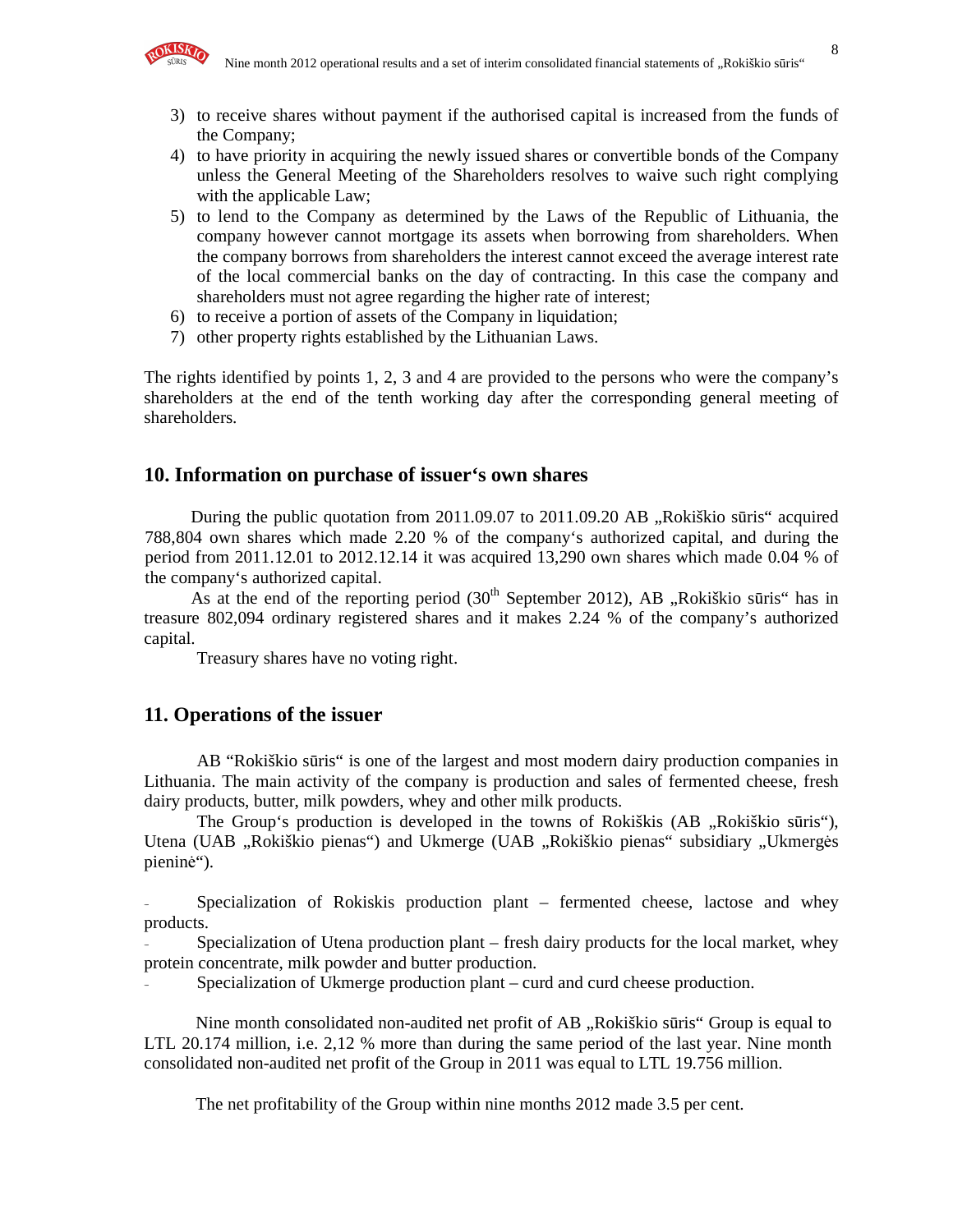

AB "Rokiškio sūris" is one of the largest and most modern dairy production companies in Lithuania. The sales are widely spread including the export to East and West markets as well as a range of fresh dairy products sold on the local market and neighbourhood countries.

| <b>Countries</b>      | <b>Sold</b>                   |       |             |                               |  |
|-----------------------|-------------------------------|-------|-------------|-------------------------------|--|
|                       | <b>January-September 2011</b> |       |             | <b>January-September 2012</b> |  |
|                       | <b>KLTL</b>                   | %     | <b>KLTL</b> | %                             |  |
| Lithuania             | 175 365                       | 33,84 | 183876      | 31,61                         |  |
| European<br>countries | 255 946                       | 49,39 | 290 946     | 50,02                         |  |
| Other                 | 86 897                        | 16,77 | 106 875     | 18,37                         |  |
| rcountries            |                               |       |             |                               |  |
| <b>Total</b>          | 518 208                       | 100   | 581 697     | 100                           |  |

### **Sales markets during January-September 2011 vs 2012**

### Sales markets within Jan-Sep 2012, thousand Lt



### Sales markets within Jan-Sept 2011, thousand Lt

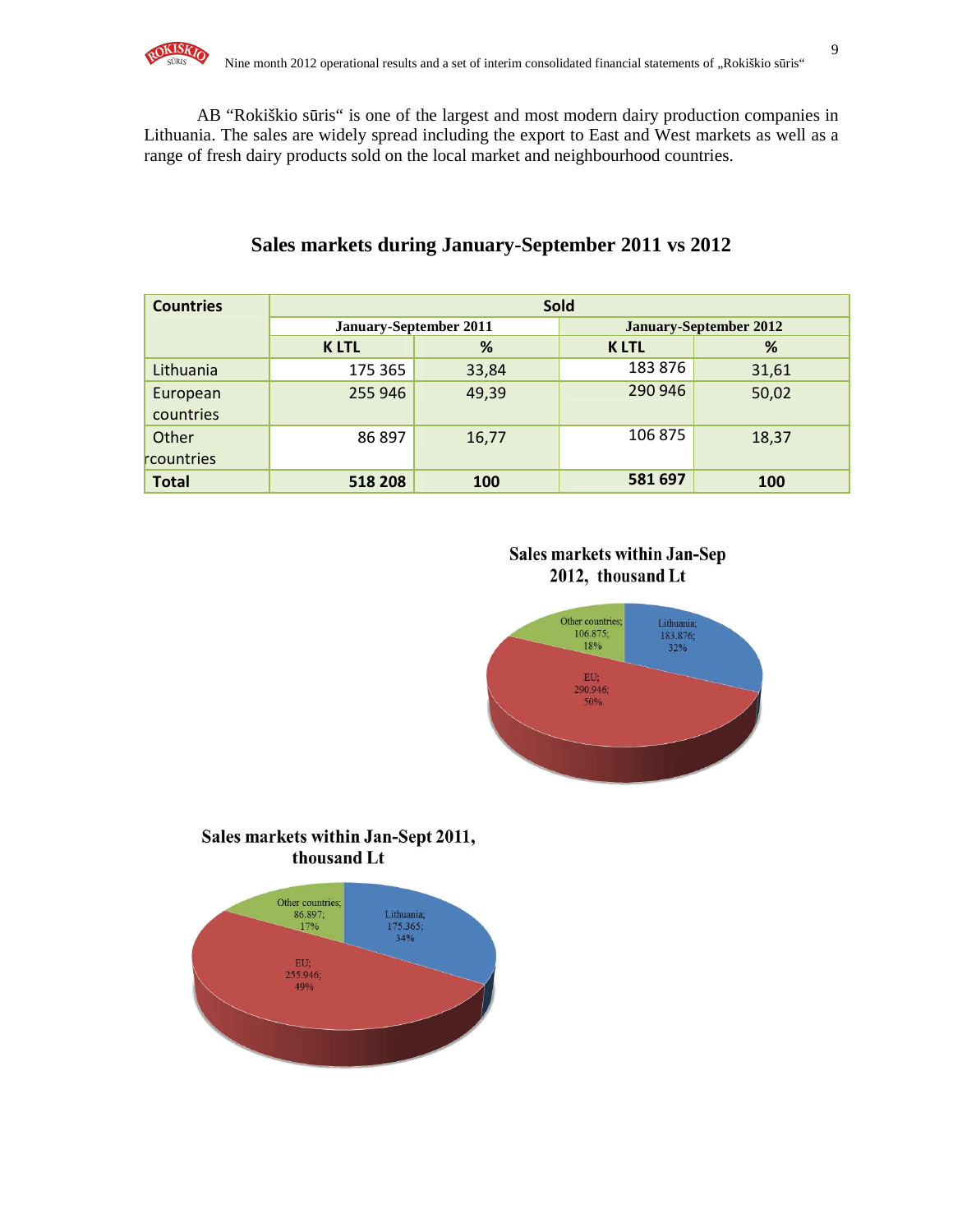The consolidated non-audited sales of January-September 2012 of AB "Rokiškio sūris" Group made LTL581.697 million, i.e. 12.25 per cent more than during the same period of last year. The consolidated sales of the same period of 2011 made LTL 518.208 million.

The improved nine month results compared to the same period of last year were caused by the increased quantities of exported production.

The main change in the raw milk purchasing sector was the decrease of raw milk prices and increase of the purchased amount of raw milk.

The table below shows prices of raw milk paid by the Group to large farmers with the farms of European size delivering over 40 tons raw milk per month during the nine month period 2011 and 2012.

| <b>Month</b>                                         | <b>Price of natural milk</b> |             |  |  |  |
|------------------------------------------------------|------------------------------|-------------|--|--|--|
|                                                      | 2011 (Lt/t)                  | 2012 (Lt/t) |  |  |  |
| January                                              | 1.142                        | 1.173       |  |  |  |
| <b>February</b>                                      | 1.197                        | 1.204       |  |  |  |
| March                                                | 1.201                        | 1.155       |  |  |  |
| <b>April</b>                                         | 1.230                        | 1.130       |  |  |  |
| May                                                  | 1.212                        | 1.012       |  |  |  |
| June                                                 | 1.087                        | 948         |  |  |  |
| July                                                 | 1.052                        | 931         |  |  |  |
| <b>August</b>                                        | 1.057                        | 936         |  |  |  |
| <b>September</b>                                     | 1.137                        | 982         |  |  |  |
| <b>Average milk purchasing</b><br>price for 9 months | 1.143                        | 1.047       |  |  |  |

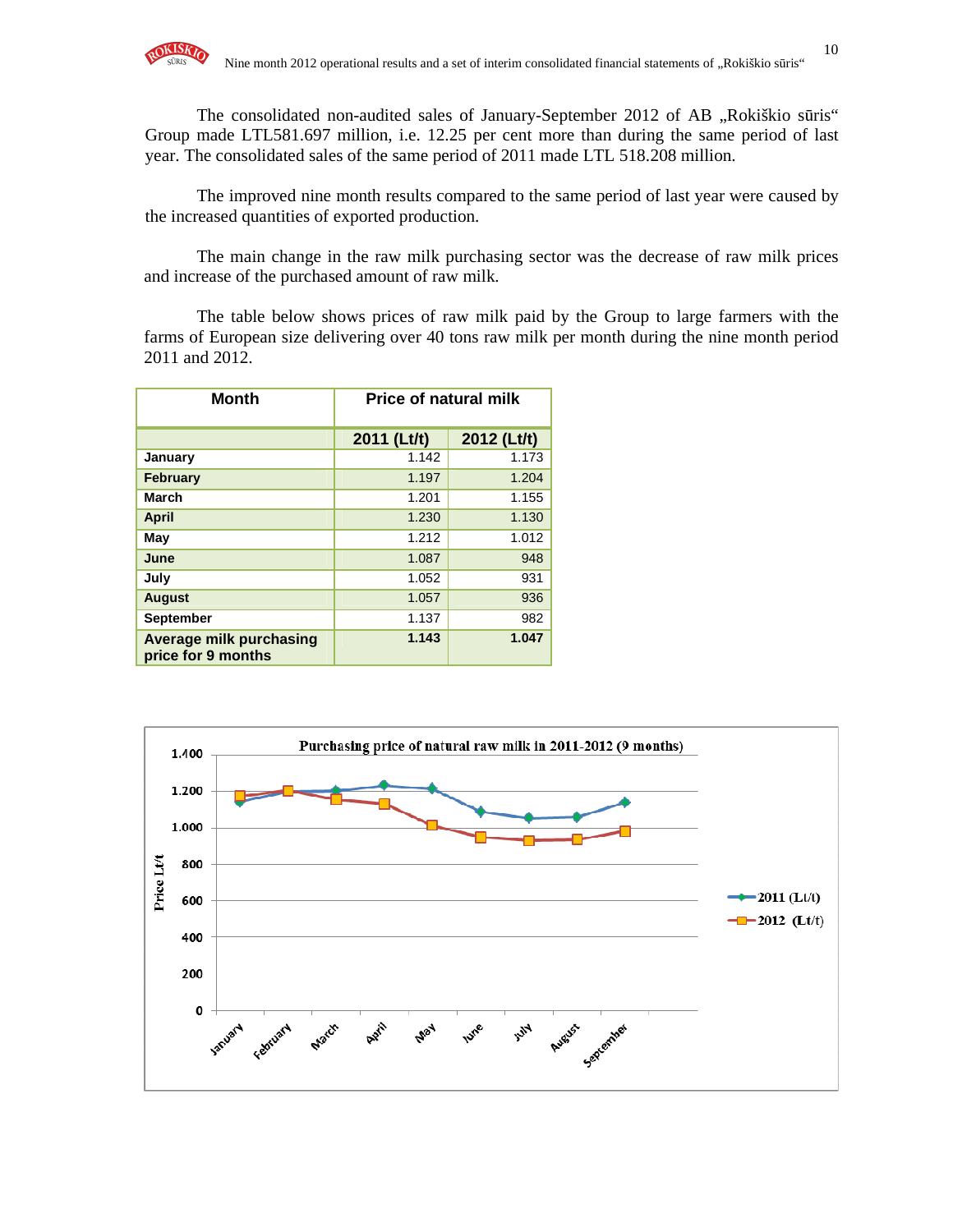

Within January-September 2012 in Lithuania it was bought 1,047,000 tons of natural milk, i.e. 4.9 per cent more than during the same period last year (998,000 t).

Due to the increased amount of purchased raw milk within 9 months 2012, the production of fermented cheese as well as by products (WPC, lactose, cream etc.) increased also. Consequently, the production costs rose as well. In addition, the increase of key costs was caused by higher prices of power resources, mostly steam and gas, within 9 months 2012. The increase of costs of transportation of raw milk and finished products was caused by higher petrol prices.

### **12. Management bodies of the issuer**

In accordance with the Articles of Association of AB "Rokiškio sūris", the managing bodies of the company are as follows: General shareholders' meeting, the Board of Directors and the Chief Executive Officer.

The competence and procedure of announcement applied to the general shareholders' meeting complies with the competence and procedure of announcement applied to the general shareholders' meeting established by the Law on Joint Stock Companies.

The Board of Directors is a collegial management body comprised of 5 (five) members. The Board members are elected and recalled by the general shareholders' meeting pursuing the procedure set by the Law on Joint Stock Companies.

The Chief Executive Officer is a one-man management body who organizes everyday activities of the company, discusses and solves the company's long term strategic objectives as well as issues of business plans. Within relationship between the company and other persons, the Chief Executive Officer acts determinatively on behalf of the company.

#### **Members of the Board of Directors**:

**Dalius Trumpa** – Board Chairman (elected on  $17<sup>th</sup>$  July 2012). Owns 1,002,697 ordinary registered shares. i.e. 2.80% of the Authorized capital and 2.86% of votes of AB "Rokiškio sūris". Education – university degree. Works for the company since 1991. As from 2002 in the capacity of production director. As from 2007 appointed a deputy director. Also the director of UAB Rokiskio pienas from 2007.

Participation in the activities of other companies:

Shareholder of UAB" Pieno pramonės investicijų valdymas", having 3,91 % of the company's shares and votes;

Chief executive officer of UAB "Rokiškio pienas", having no shares;

Director of UAB "Rokvalda", having 100% of shares and votes;

Antanas Kavaliauskas - Deputy Chairman (elected on 17<sup>th</sup> July 2012), the Chief Financial Officer of AB "Rokiškio sūris", having no ownership of AB "Rokiškio sūris".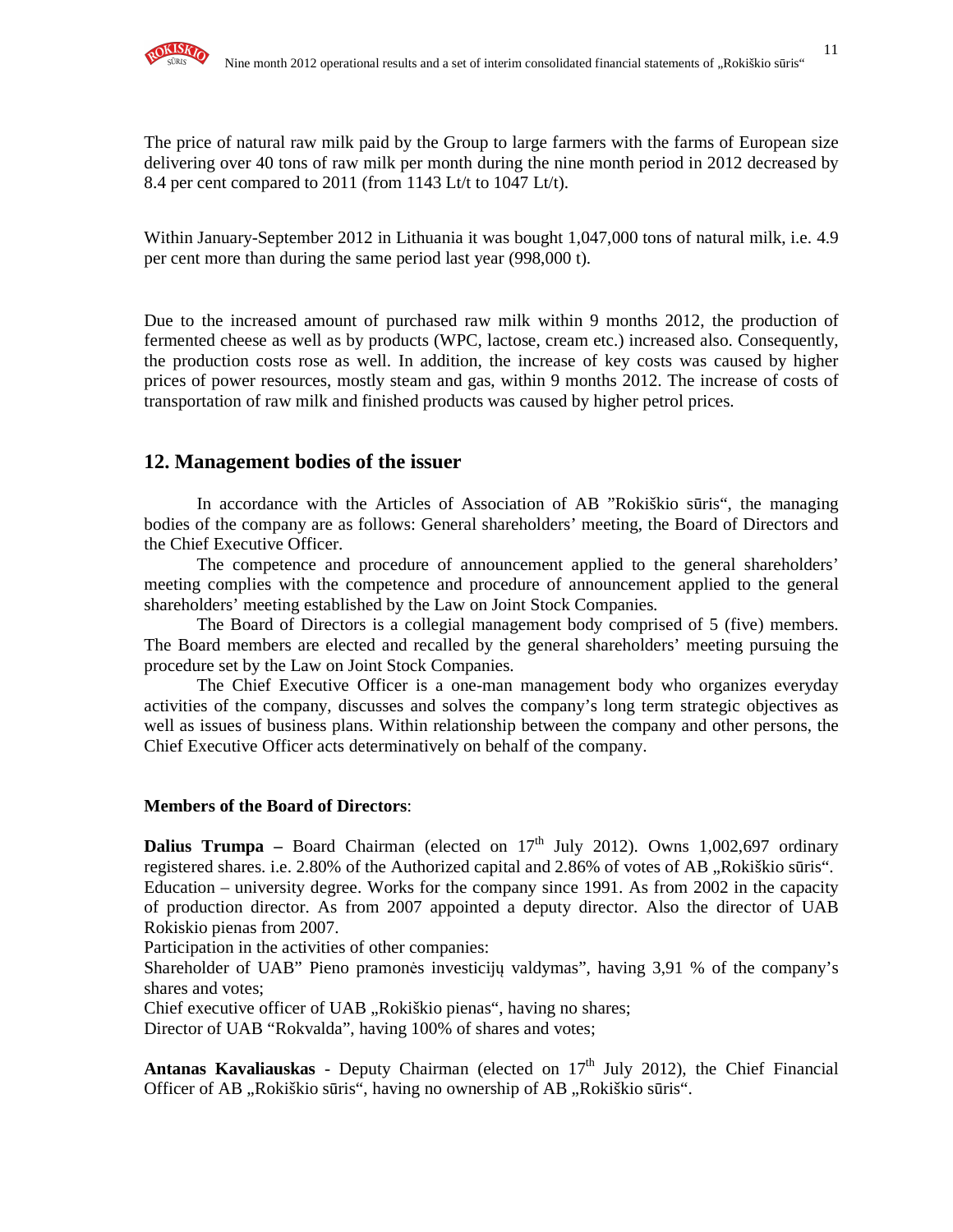

Works for the company since 2002 in the capacity of finance director. Education – university degree. In 1997, obtained a master degree of finance management in Kaunas technology university. As from 2002, a certified member of international accountants association ACCA. Participation in the activities of other companies:

Shareholder of UAB "Pieno pramonės investicijų valdymas" owning 3,91% of shares of UAB" Pieno pramonės investicijų valdymas".

Board Chairman of Latvian company SIA Jekabpils piena kombinats, having no shares;

Director of Lithuanian dairy association "Pieno centras", having no shares.

**Ramūnas Vanagas -** Board member (elected on 17<sup>th</sup> July 2012), Development Director of AB ",Rokiškio sūris", having no ownership of shares of AB "Rokiškio sūris".

Education – university degree. Works for the company since 2005 in the capacity of business development director.

Participation in the activities of other companies:

No participation in other companies' activities.

**Darius Norkus - Board member, (elected on 17<sup>th</sup> July 2012), Sales and Marketing director of AB** "Rokiškio sūris", having no shares of the company.

Education – university degree. Works for the company since 2001 in the capacity of the sales and marketing director.

Participation in the activities of other companies:

Shareholder of UAB "Pieno pramonės investicijų valdymas", having 3,91 % of the company's shares and votes;

Cadence period of the Board of Directors is 4 years. The cadence ends on  $17<sup>th</sup>$  July 2016.

#### **Manager of the Company:**

The Chief Executive Officer is a one-man management body who organizes everyday activities of the company. Within relationship between the company and other persons, the Chief Executive Officer acts determinatively on behalf of the company.

#### **Information on the company's manager (director):**

#### **The CEO of the Company:**

Antanas Trumpa owning 7,957,168 ordinary registered shares of AB "Rokiškio sūris", i.e. 20.18% of the authorized capital of AB "Rokiškio sūris" and 22.69% of votes.

Education – university degree. Works for the company as from 1966. In 1979, prepared a dissertation "Organizing the work of vacuum aparatus" in Kaunas Politechnical Institute, consequently on 12th October 1994 was granted a doctor degree by Lithuanian Science Council. Participation in the activities of other companies:

Shareholder of UAB "Pieno pramonės investicijų valdymas" with 6,758, i.e. 67.04% of the shares and votes of UAB" Pieno pramonės investicijų valdymas".

#### **Information on the company's finance director:**

#### **Chief Financial Officer Antanas Kavaliauskas**

For more information about the Chief Financial Officer see point 12 as per information about the management bodies.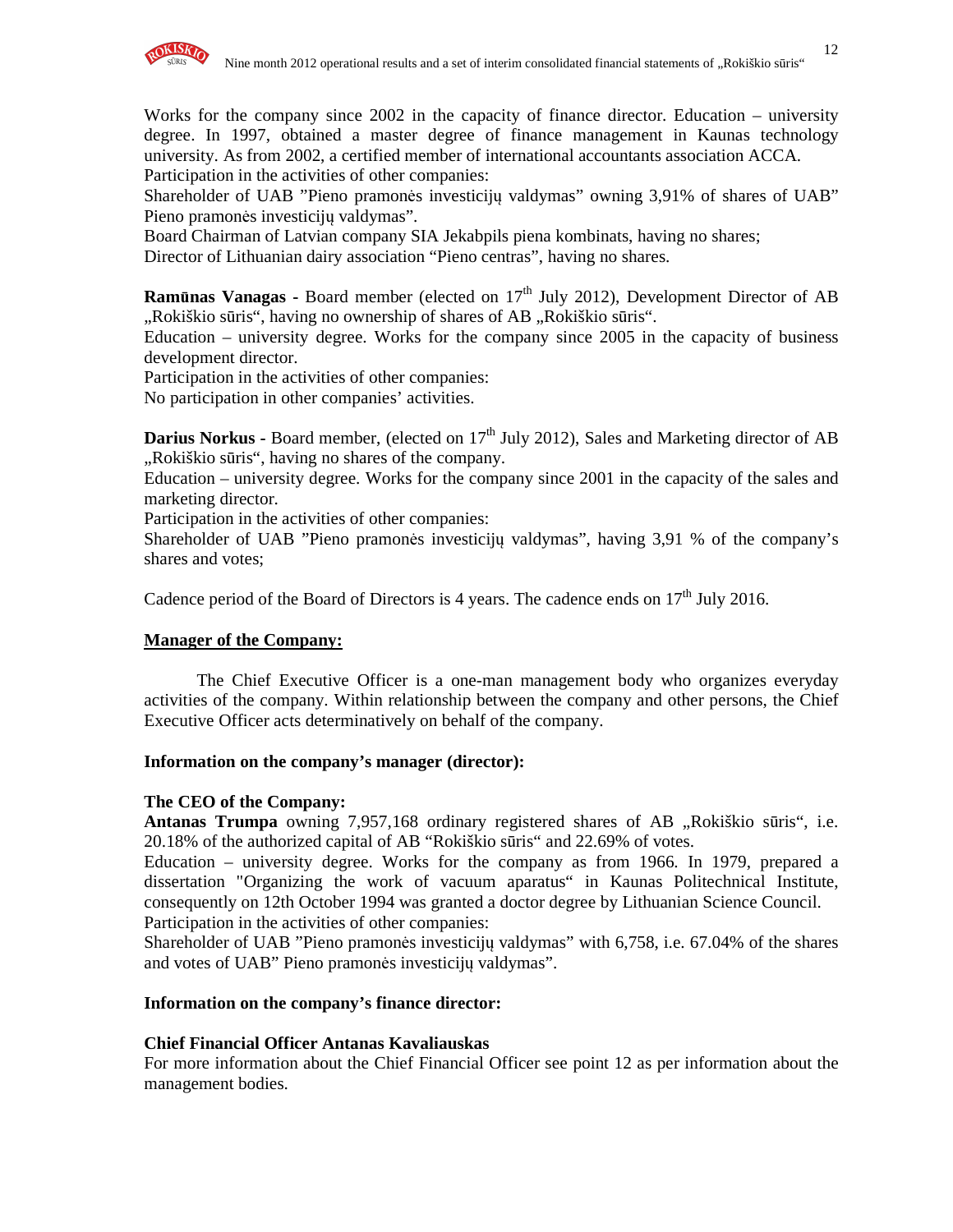

#### **AB "ROKIŠKIO S**Ū**RIS" CONSOLIDATED AND PARENT COMPANY'S FINANCIAL STATEMENTS as at 30th September 2012**

Company code 173057512, address: Pramonės g. 3, LT-42150 Rokiškis, Lithuania

(All tabular amounts are in LTL '000 unless otherwise stated)

# **13. Consolidated Balance sheet**

|                                     | 30 September 2012 |         | 31 December 2011 |         | 30 September 2011 |         |
|-------------------------------------|-------------------|---------|------------------|---------|-------------------|---------|
|                                     |                   |         |                  |         |                   |         |
| <b>PROPERTY</b>                     |                   |         |                  |         |                   |         |
| Long-term tangible assets           | 162 873           |         | 169 310          |         | 83 257            |         |
| Intangible assets (with prestige)   | 1 1 7 1           |         | 1 3 3 0          |         | 1 2 9 6           |         |
| Other receivables in a year         | 14 8 8 4          |         | 17 303           |         | 33 255            |         |
|                                     |                   | 178 928 |                  | 187943  |                   | 117 808 |
| <b>Current assets</b>               |                   |         |                  |         |                   |         |
| Inventories                         | 100 345           |         | 94 968           |         | 97462             |         |
| Receivables and advance payments    | 134 472           |         | 100 880          |         | 121 777           |         |
| Short-term investments              | 60 962            |         | 53 490           |         | 23 410            |         |
| Cash and cash equivalents           | 3 3 3 6           |         | 10 576           |         | 15 578            |         |
|                                     |                   | 299 115 |                  | 259 914 |                   | 258 227 |
| <b>Total assets</b>                 |                   | 478 043 |                  | 447857  |                   | 376 035 |
|                                     |                   |         |                  |         |                   |         |
| <b>EQUITY AND LIABILITIES</b>       |                   |         |                  |         |                   |         |
| <b>Capital and reserves</b>         |                   |         |                  |         |                   |         |
| Ordinary shares                     | 35 868            |         | 35 868           |         | 35 868            |         |
| Share premium                       | 41 473            |         | 41 473           |         | 41 473            |         |
| Reserve for acquisition of treasury | 40 287            |         | 40 287           |         | 20 287            |         |
| shares                              |                   |         |                  |         |                   |         |
| Treasury shares                     | (3868)            |         | (3868)           |         | (3813)            |         |
| Other reserves                      | 75 195            |         | 82 598           |         | 7433              |         |
| Retained earnings                   | 115 836           |         | 93 004           |         | 105 208           |         |
|                                     |                   | 304 791 |                  | 289 362 |                   | 206 456 |
| <b>Minority share</b>               |                   |         |                  |         |                   |         |
| <b>Non-current liabilities</b>      |                   |         |                  |         |                   |         |
| Deferred income                     | 17 264            |         | 18 108           |         | 4 5 5 0           |         |
|                                     |                   | 17 264  |                  | 18 108  |                   | 4 5 5 0 |
| <b>Current liabilities</b>          |                   |         |                  |         |                   |         |
| Trade and other payables            | 68 615            |         | 58 568           |         | 77 363            |         |
| Tax liabilities                     | 5768              |         | 6 0 3 0          |         | 8 2 9 7           |         |
| Deferred income                     | 3 0 0 2           |         | 3 2 5 8          |         | 2 1 5 6           |         |
| Provisions                          | 824               |         | 824              |         | 1650              |         |
| Financial debts                     | 77 779            |         | 71 707           |         | 75 563            |         |
|                                     |                   | 155 988 |                  | 140 387 |                   | 165 029 |
| <b>Total equity and liabilities</b> |                   | 478 043 |                  | 447857  |                   | 376 035 |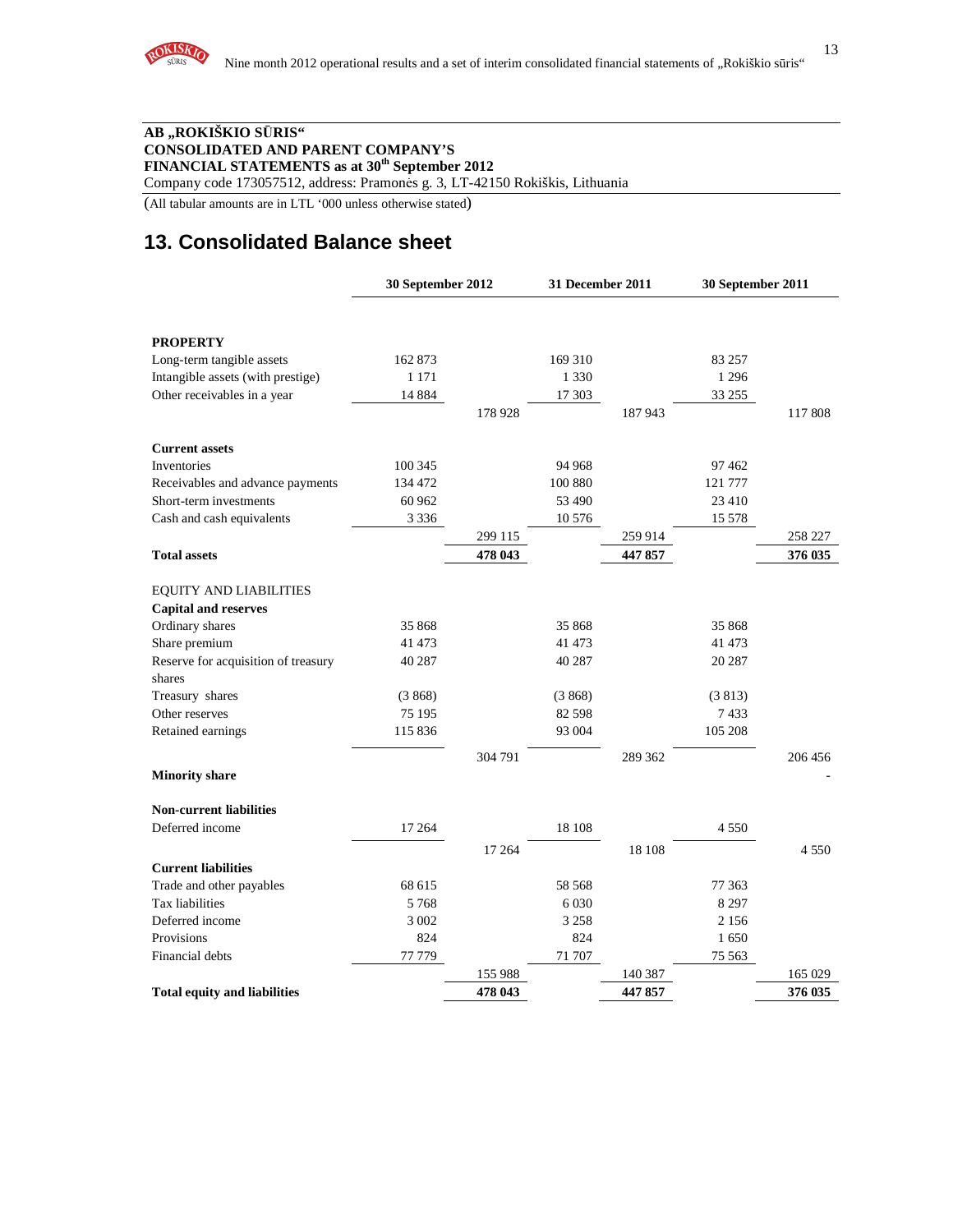

#### **AB "ROKIŠKIO S**Ū**RIS" CONSOLIDATED AND PARENT COMPANY'S FINANCIAL STATEMENTS as at 30th September 2012**

Company code 173057512, address: Pramonės g. 3, LT-42150 Rokiškis, Lithuania

(All tabular amounts are in LTL '000 unless otherwise stated)

## **14. Consolidated Statement of comprehensive income**

|                                            | January-September |                          | July-September |           |
|--------------------------------------------|-------------------|--------------------------|----------------|-----------|
|                                            | 2012              | 2011                     | 2012           | 2011      |
| <b>Sales</b>                               | 581 697           | 518 208                  | 220 815        | 201 428   |
| Cost of sales                              | (517469)          | (437618)                 | (196 560)      | (156 489) |
| <b>Gross profit</b>                        | 64 228            | 80 590                   | 24 25 5        | 44 9 39   |
| Selling and marketing expenses             | (40011)           | (57956)                  | (13554)        | (32947)   |
| <b>Operating profit (loss)</b>             | 24 217            | 22 634                   | 10 701         | 11992     |
| Finance costs                              | (944)             | 1 3 8 4                  | (276)          | 714       |
| Profit before tax                          | 23 27 3           | 24 018                   | 10 4 25        | 12 706    |
| Income tax (accumulation)                  | (3099)            | $(4\,346)$               | (1 209)        | (2625)    |
| <b>Operating activity income (loss)</b>    | 20 174            | 19 672                   | 9 2 1 6        | 10 081    |
| Minority interests                         |                   | 84                       |                |           |
| Net profit (loss)                          | 20 174            | 19756                    | 9 2 1 6        | 10 081    |
| Other comprehensive income                 |                   | $\overline{\phantom{a}}$ |                |           |
| Total comprehensive income for the<br>year | 20 174            | 19756                    | 9 2 1 6        | 10 081    |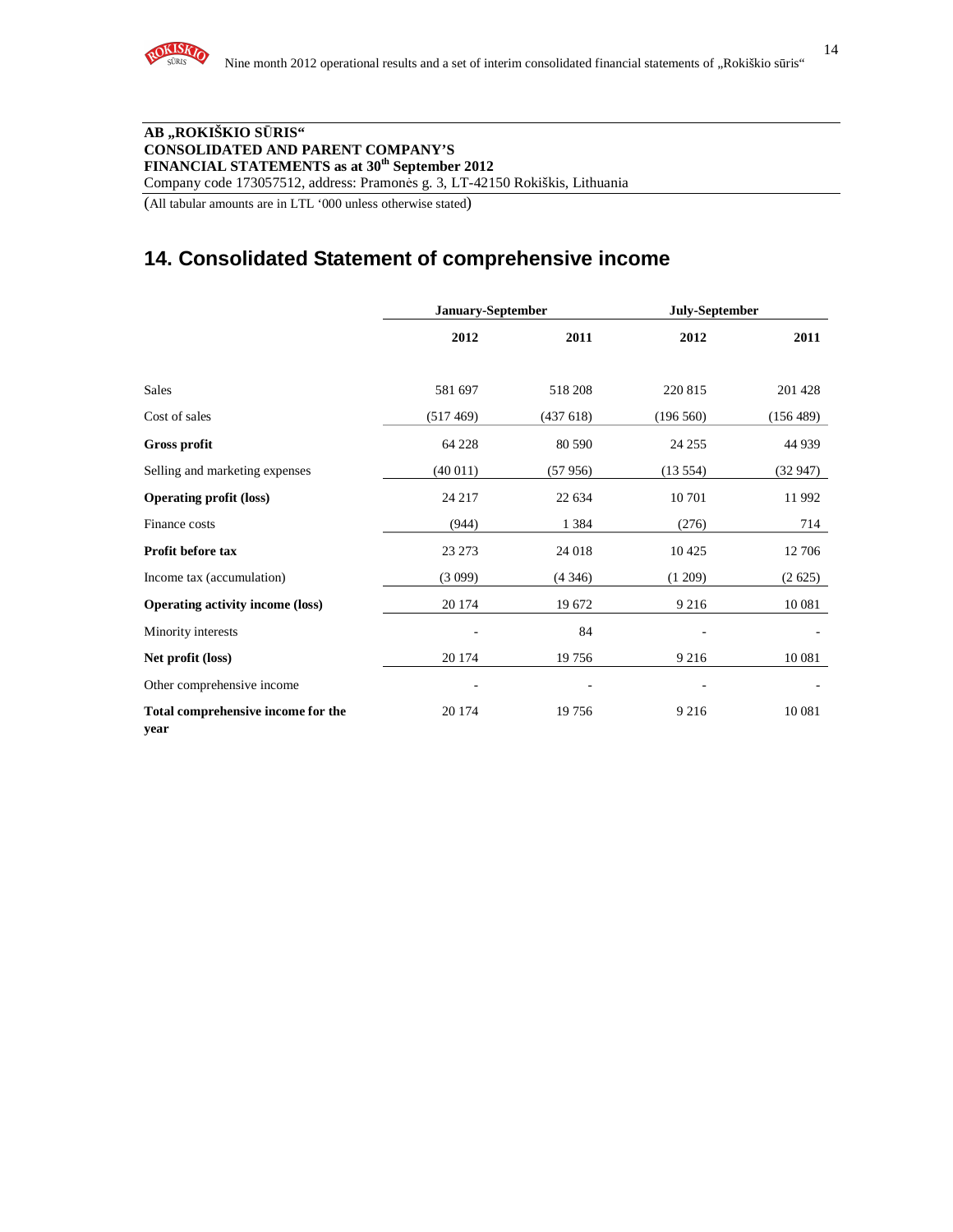

#### **AB "ROKIŠKIO S**Ū**RIS" CONSOLIDATED AND PARENT COMPANY'S FINANCIAL STATEMENTS as at 30th September 2012**

Company code 173057512, address: Pramonės g. 3, LT-42150 Rokiškis, Lithuania

(All tabular amounts are in LTL '000 unless otherwise stated)

# **15. Consolidated cash flow statement**

|                                                                                              | January-september |               |  |  |
|----------------------------------------------------------------------------------------------|-------------------|---------------|--|--|
| <b>Operating activities</b>                                                                  | 2012              | 2011          |  |  |
| Profit before tax and minority interest                                                      | 23 273            | 24 018        |  |  |
| Corrections:                                                                                 |                   |               |  |  |
| depreciation                                                                                 | 16 278            | 17913         |  |  |
| depreciation (negative prestige not included)                                                | 264               | 275           |  |  |
| written off long-term tangible assets                                                        | 30                | 25            |  |  |
| loss in long-term tangible asset sales                                                       | (26)              | 106           |  |  |
| interest expenses                                                                            | 857               | 1 0 27        |  |  |
| interest income<br>$\equiv$                                                                  | (1605)            | (1494)        |  |  |
| net unrealized currency exchange profit<br>$\overline{\phantom{0}}$                          | (388)             | (116)         |  |  |
| export subsidies received                                                                    |                   |               |  |  |
| depreciation of long-term tangible asset support<br>$\equiv$<br>Circulating capital changes: | (2152)            | (2347)        |  |  |
| - inventories                                                                                | (5377)            | (34876)       |  |  |
| - payables                                                                                   | (5265)            | 37496         |  |  |
| - receivables and advance payments                                                           | (33592)           | (30544)       |  |  |
| Cash flows generated from operating activities                                               | (7703)            | 11 483        |  |  |
| Interest paid                                                                                | (857)             | (1027)        |  |  |
| Income tax paid                                                                              |                   |               |  |  |
| Net cash flows from investing activities                                                     | (8560)            | 10456         |  |  |
| <b>Investing activities</b>                                                                  |                   |               |  |  |
| Purchase of long-term tangible assets                                                        | (8947)            | (13756)       |  |  |
| Purchase of intangible assets                                                                |                   | (68)          |  |  |
| Loans granted to farmers and employees<br>Proceeds from long-term tangible asset sales       | (2451)<br>119     | (5363)<br>550 |  |  |
| Repayments of loans granted to farmers and employees                                         | 8615              | 6598          |  |  |
| Interest received                                                                            | 1 605             | 1494          |  |  |
| Subsidies for long-term tangible assets                                                      | 1 0 5 2           | 1 2 1 9       |  |  |
|                                                                                              |                   |               |  |  |
| Net cash flows from investing activities                                                     | (7)               | (9326)        |  |  |
| <b>Financing activities</b>                                                                  |                   |               |  |  |
| Acquisition of treasury shares                                                               |                   | (3813)        |  |  |
| Finance lease principal payments                                                             | (11)              | (11)          |  |  |
| Loans granted                                                                                | 434 338           | 827 671       |  |  |
| Loan repayments received                                                                     | (416141)          | (810411)      |  |  |
| Dividends paid                                                                               | (4745)            | (3587)        |  |  |
| Net cash flows from financing activities                                                     | 13 441            | 9849          |  |  |
| Net increase in cash and cash equivalents                                                    | 4 8 7 4           | 10 979        |  |  |
| Cash and cash equivalents at the beginning of the period                                     | (1538)            | 4 5 9 9       |  |  |
| Cash and cash equivalents at the end of the period                                           | 3 3 3 6           | 15 578        |  |  |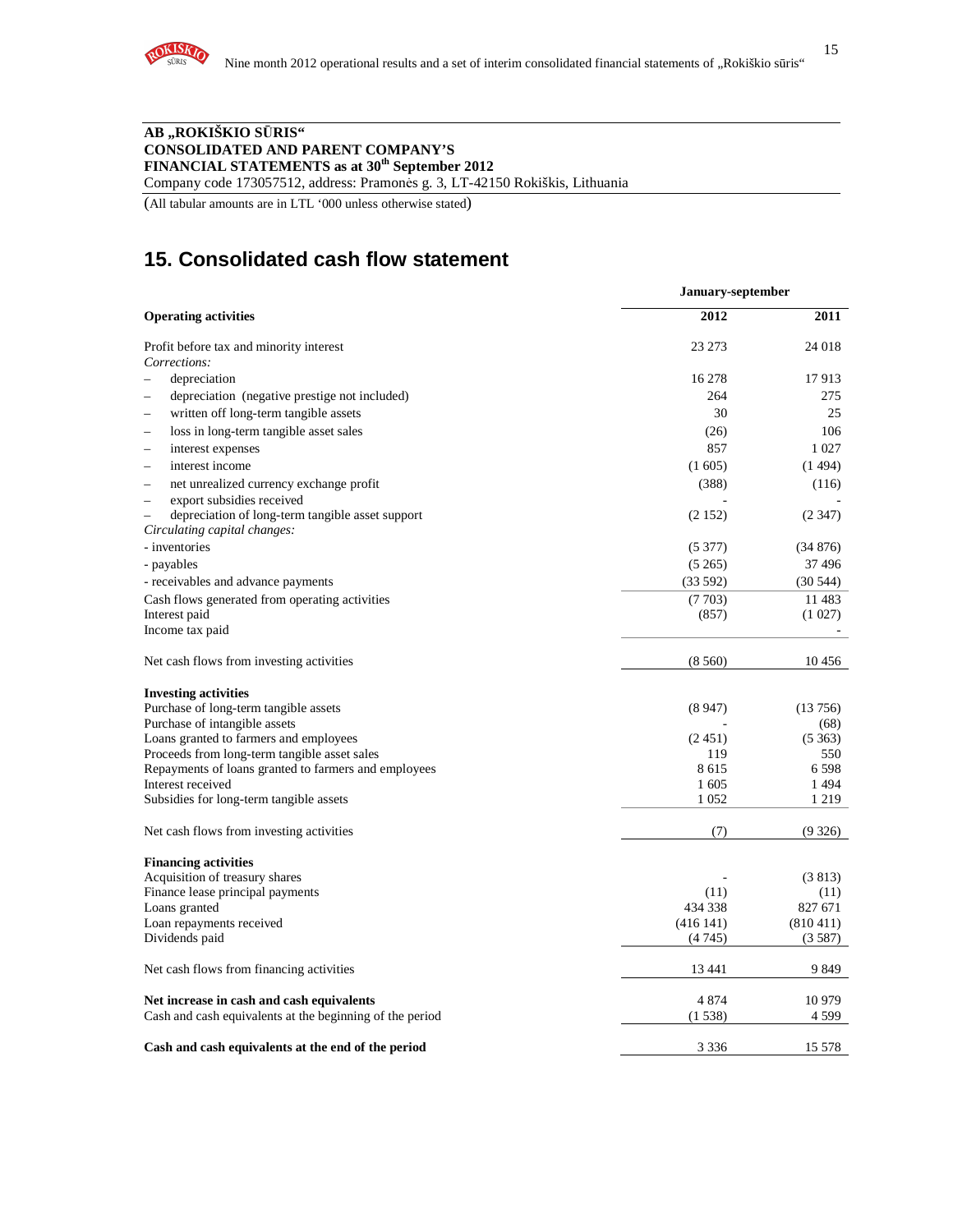

16

#### **AB "ROKIŠKIO S**Ū**RIS" CONSOLIDATED AND PARENT COMPANY'S FINANCIAL STATEMENTS as at 30th September 2012**

Company code 173057512, address: Pramonės g. 3, LT-42150 Rokiškis, Lithuania

(All tabular amounts are in LTL '000 unless otherwise stated)

## **16. Consolidated Own Capital Change Statement**

|                                                                               | <b>Share</b><br>capital | <b>Share</b><br>premium | <b>Reserve</b><br>for<br>acquisition<br>of treasury<br>shares | <b>Treasury</b><br>shares | <b>Other</b><br>reserves | <b>Retained</b><br>earnings | <b>Total</b> | <b>Minority</b><br>share | <b>Total</b> |
|-------------------------------------------------------------------------------|-------------------------|-------------------------|---------------------------------------------------------------|---------------------------|--------------------------|-----------------------------|--------------|--------------------------|--------------|
| <b>Balance at December</b><br>31st 2010                                       | 38 4 45                 | 41 473                  | 29 188                                                        | (11478)                   | 7433                     | 89 123                      | 194 184      | 450                      | 194 634      |
| <b>Comprehensive income</b>                                                   |                         |                         |                                                               |                           |                          | 19672                       | 19672        | 84                       | 19756        |
| Dividends relating<br>to<br>2010                                              |                         |                         |                                                               |                           |                          | (3587)                      | (3587)       |                          | (3587)       |
| Decrease in share<br>capital / cancellation of<br>treasury shares             | (2577)                  |                         | (8901)                                                        | 11 478                    |                          |                             |              |                          |              |
| <b>Acquisition of treasury</b><br>shares                                      |                         |                         |                                                               | (3813)                    |                          |                             | (3813)       |                          | (3813)       |
| <b>Acquisition</b><br>of<br>non-<br>controllable<br>share<br>of<br>subsidiary |                         |                         |                                                               |                           |                          |                             |              | (534)                    | (534)        |
| Balance at 30 September<br>2011                                               | 35 868                  | 41 473                  | 20 287                                                        | (3813)                    | 7433                     | 105 208                     | 206 456      |                          | 206 456      |
| <b>Comprehensive income</b>                                                   |                         |                         |                                                               |                           |                          | 7897                        | 7897         |                          | 7897         |
| Other<br>comprehensive<br>income                                              |                         |                         |                                                               |                           | 75 165                   |                             | 75 165       |                          | 75 165       |
| Dividends relating<br>- to<br>2010                                            |                         |                         |                                                               |                           |                          | (101)                       | (101)        |                          | (101)        |
| <b>Acquisition of treasury</b><br>shares                                      |                         |                         |                                                               | (55)                      |                          |                             | (55)         |                          | (55)         |
| <b>Allocation to reserves</b>                                                 |                         |                         | 20 000                                                        |                           |                          | (20000)                     |              |                          |              |
| <b>Transactions with owners</b><br>in total                                   |                         |                         | 20 000                                                        | (3868)                    |                          | (20101)                     | (3969)       |                          | (3969)       |
| <b>Balance at December</b><br>$31^{st}$ 2011                                  | 35 868                  | 41 473                  | 40 287                                                        | (3868)                    | 82 598                   | 93 004                      | 289 362      |                          | 289 362      |
| <b>Comprehensive income</b>                                                   |                         |                         |                                                               |                           |                          | 20 174                      | 20 174       |                          | 20 174       |
| Other<br>comprehensive<br>income                                              |                         |                         |                                                               |                           | (7403)                   | 7403                        |              |                          |              |
| Dividends relating to<br>2011                                                 |                         |                         |                                                               |                           |                          | (4745)                      | (4745)       |                          | (4745)       |
| Balance at 30 September<br>2012                                               | 35 868                  | 41 473                  | 40 287                                                        | (3868)                    | 75 195                   | 115 836                     | 304 791      |                          | 304 791      |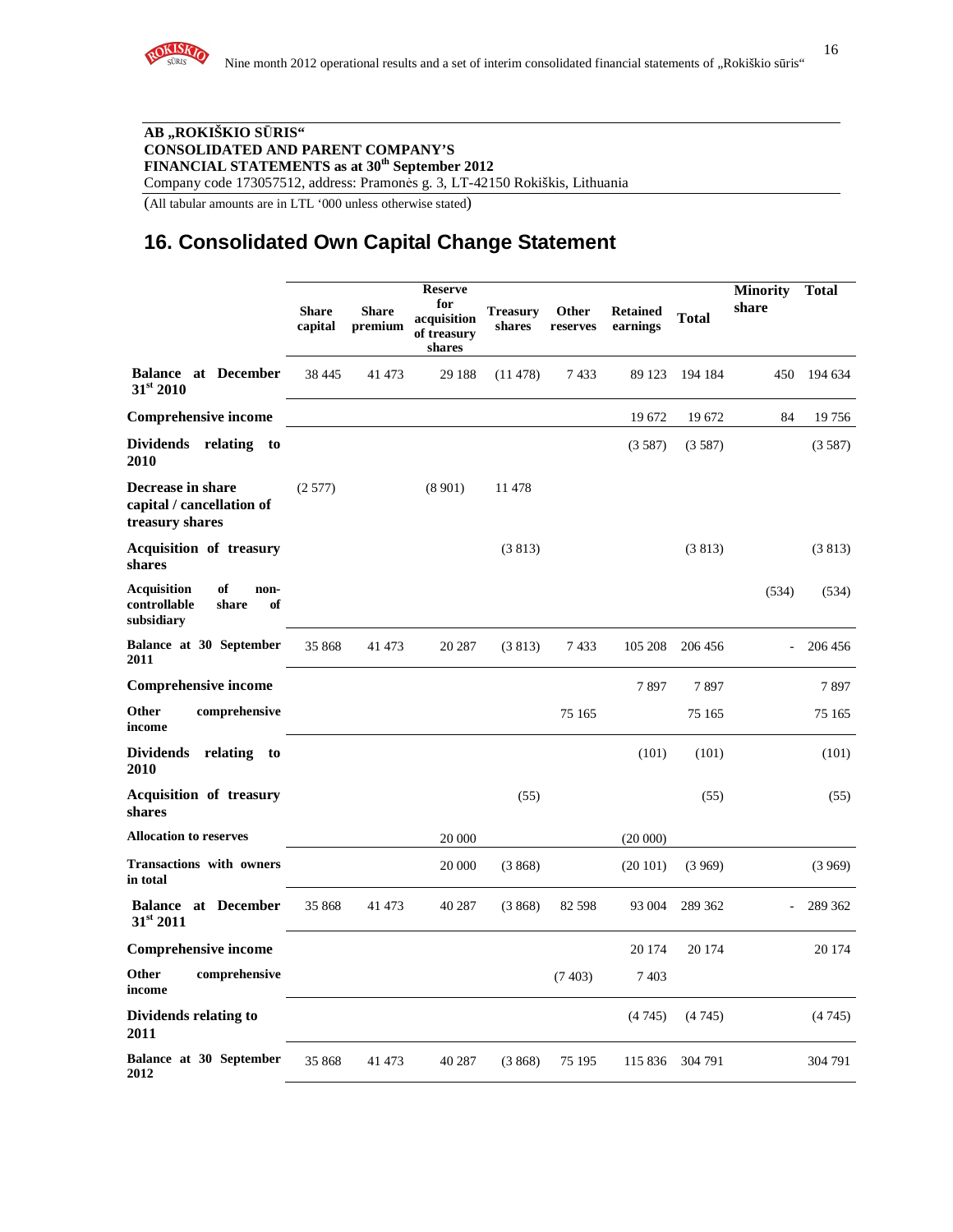

Company code 173057512, address: Pramonės g. 3, LT-42150 Rokiškis, Lithuania

(All tabular amounts are in LTL '000 unless otherwise stated)

# **17. Commentary on the Report**

#### **1. General information**

The joint stock company "Rokiškio sūris" (hereinafter – the company) is a public listed company incorporated in Rokiskis.

The shares of Rokiškio Sūris AB are traded on the Baltic Main List of the NASDAQ OMX Vilnius (symbol – RSU1L).

The Consolidated Group (hereinafter – the Group) consists of the Company, its two branches, four subsidiaries and one joint venture. (2011: two branches, four subsidiaries and one joint venture). The branches and subsidiaries that comprise consolidated Group are indicated below:

|                  | <b>Operating as</b> |     |  |
|------------------|---------------------|-----|--|
|                  | at.                 |     |  |
|                  | 30 September        |     |  |
| <b>Branches</b>  | 2012<br>2011        |     |  |
| Utenos pienas    | Yes                 | Yes |  |
| Ukmergės pieninė | Yes<br>Yes          |     |  |

|                  | <b>Operating as</b><br>at<br>30 September |      |  | Group's share<br>$(%)$ as at 30<br><b>September</b> |        |        |
|------------------|-------------------------------------------|------|--|-----------------------------------------------------|--------|--------|
| <b>Branches</b>  | 2012                                      | 2011 |  | <b>Subsidiaries</b>                                 | 2012   | 2011   |
| Utenos pienas    | Yes                                       | Yes  |  | UAB "Rokiškio pienas"                               | 100,00 | 100,00 |
| Ukmergės pieninė | Yes                                       | Yes  |  | KB "Żalmargė"                                       | 100,00 | 100,00 |
|                  |                                           |      |  | SIA "Jekabpils Piena                                | 100,00 | 100,00 |
|                  |                                           |      |  | Kombinats"                                          |        |        |
|                  |                                           |      |  | SIA "Kaunata"*                                      | 60,00  | 60,00  |

| <b>Joint venture</b> |       |       |
|----------------------|-------|-------|
| UAB, Pieno upės"     | 50,00 | 50,00 |

\* These subsidiaries were not consolidated due to their insignificance.

On  $31<sup>st</sup>$  May 2011, the Company acquired 49.95% of the authorized capital of raw milk purchasing company SIA "Jekabpils piena kombinats".

All above subsidiaries, the joint venture and branches are incorporated in Lithuania, except for SIA "Jekabpils Piena Kombinats" and SIA "Kaunata" which are incorporated in Latvia.

The Group's main line of business is the production of fermented cheese and a wide range of other dairy products.

As of 30 September 2012, the average number of the Group's employees was equal to 1 567 (compared to 1 543 employees as at  $30<sup>th</sup>$  September 2011).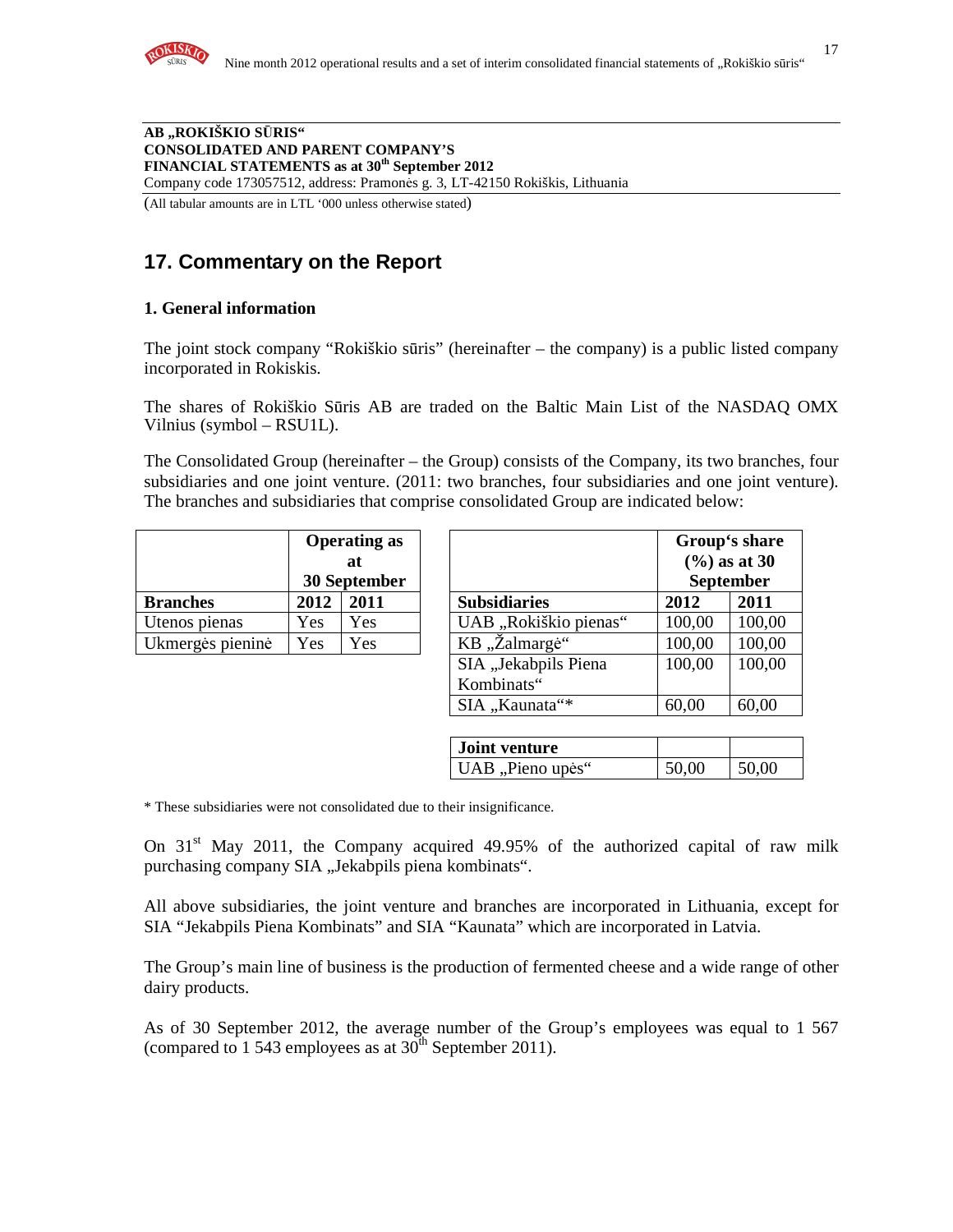

#### **2. Accounting Principles**

These consolidated financial statements have been prepared according to International Financial Reporting Standards (IFRS) as adopted by the European Union.

The consolidated financial statements have been prepared under the historical cost convention. The principal accounting policies applied in the preparation of these consolidated and parent company's financial statements are set out below. These policies have been consistently applied to all the years present, unless otherwise stated.

The preparation of consolidated and parent company's financial statements in conformity with IFRS requires the use of estimates and assumptions that affect the reported amounts of assets and liabilities and disclosure of contingent assets and liabilities at the date of the financial statements and the reported amounts of revenues and expenses during the reporting period.

Subsidiaries are the entities over which the Group has the power to govern the financial and operating policies generally accompanying a shareholding of more than one half of the voting rights. Subsidiaries are fully consolidated from the date on which control is transferred to the Group. They are de-consolidated from the date that control ceases.

Transactions among the Group's enterprises, residual values and retained transaction earnings between the Group's enterprises are eliminated. Unrealised loss is eliminated too; however, it is considered to be the sign of transfer asset value decrease. The accounting principles of daughter enterprises were changed where necessary in order to ensure their consistency with the accounting principles applied by the Group.

The Group applies a policy of treating transactions with minority interests as transactions with parties external to the Group. Disposals to minority interests result in gains and losses for the Group that are recorded in the statement of comprehensive income.

The group's interests in jointly controlled entities are accounted for by proportionate consolidation. The group combines its share of the joint ventures' individual income and expenses, assets and liabilities and cash flows on a line-by-line basis with similar items in the group's financial statements. The group recognises the portion of gains or losses on the sale of assets by the group to the joint venture that is attributable to the other venturers. The group does not recognise its share of profits or losses from the joint venture that result from the group's purchase of assets from the joint venture until it resells the assets to an independent party. However, a loss on the transaction is recognised immediately if the loss provides evidence of a reduction in the net realisable value of current assets, or an impairment loss.

Items included in the financial statements of the Company and each of the Group's entities are measured using the currency of the primary economic environment in which the entity operates (hereinafter "the functional currency"). The financial statements are presented in Litas (LTL), which is the Company's (and each of the Group entity's) functional and presentation currency.

The value of long-term tangible assets is valued at historical cost less accumulated depreciation. Subsequent costs are included into the asset's carrying amount or recognized as separate assets, as appropriate, only when it is likely that in future the Group will receive economic benefits associated with the item and the cost of the item will be measured accordingly. All other repairs and maintenance expenses are charged to the income statement during the financial period in which they have been incurred.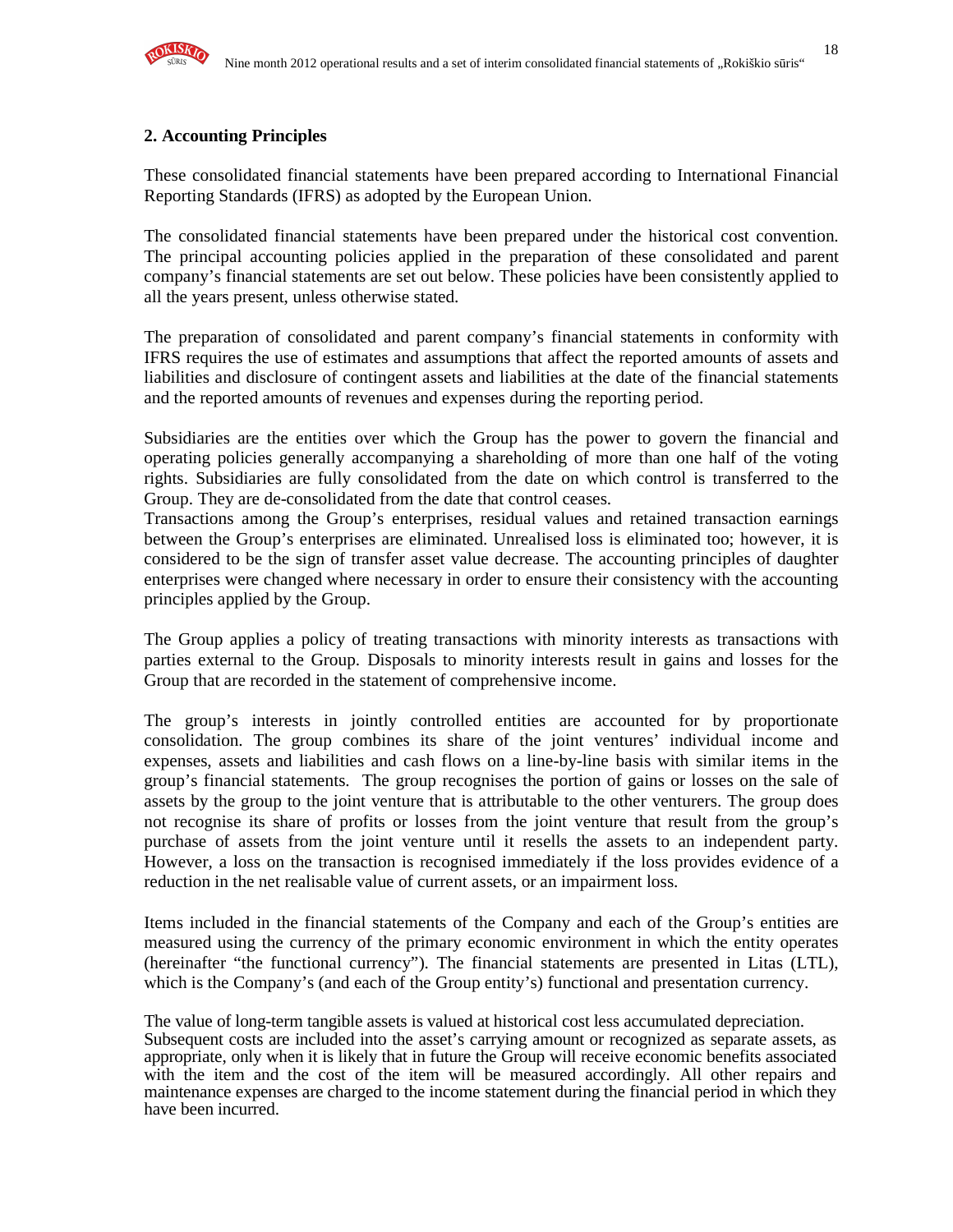Depreciation on property, plant and equipment is calculated using the straight-line method to allocate their cost to their residual values over their estimated useful lives, as follows:

| <b>Buildings</b>                                     | $15 - 55$      |
|------------------------------------------------------|----------------|
|                                                      | years          |
| Plant & machinery                                    | $5 - 29$ years |
| Motor vehicles                                       | $4 - 10$ years |
| Equipment and other property, plant and 3 - 20 years |                |
| equipment                                            |                |

The asset residual values and useful lives are reviewed, and adjusted, if appropriate, at each balance sheet date.

The Group's software which is expected to bring the Group material benefit in future, is valued at cost price less accumulated depreciation. Depreciation is calculated using the straight-line method for the estimated useful life from 1 to 5 years.

Loans and receivables are non-derivative financial assets with fixed or determinable payments that are not quoted in an active market. They are included in current assets, except for maturities greater than 12 months after the balance sheet date. These are classified as non-current assets. Loans and receivables are classified as 'trade and other receivables' in the balance sheet.

Inventories are subsequently carried at the lower of cost and net realisable value. Cost is determined by the first-in, first-out (FIFO) method. The cost of finished goods and work in progress comprises raw materials, direct labour, other direct costs and related indirect production overheads, but excludes borrowing costs. Net realisable value is the estimated selling price in the ordinary course of business, less the costs of completion and selling expenses.

Loans granted and amounts receivables are recognised initially at fair value and subsequently measured at amortised cost using the effective interest method, less the amount of impairment loss. A provision for impairment of amounts receivables is established when there is objective evidence that the Group will not be able to collect all amounts due according to the original terms of receivables. The impairment amount is the difference between the asset's carrying amount and the present value of estimated future cash flows, discounted at the original effective interest rate. The amount of the provision is recognised in the statement of comprehensive income within 'general and administrative expenses'. Bad debts are written off during the year in which they are identified as irrecoverable.

Cash and cash equivalents are carried at nominal value. For the purposes of the cash flow statement, cash and cash equivalents comprise cash on hand and at bank and bank overdrafts. Bank overdrafts are included in borrowings in current liabilities on the balance sheet.

Ordinary shares are stated at their par value. Consideration received for the shares sold in excess over their nominal value is shown as share premium. Incremental external costs directly attributable to the issue of new shares are accounted for as a deduction from share premium.

Where the Company or its subsidiaries purchase the Company's equity share capital, the consideration paid including any attributed incremental external costs is deducted from shareholders' equity as treasury shares until they are sold, reissued, or cancelled. No gain or loss is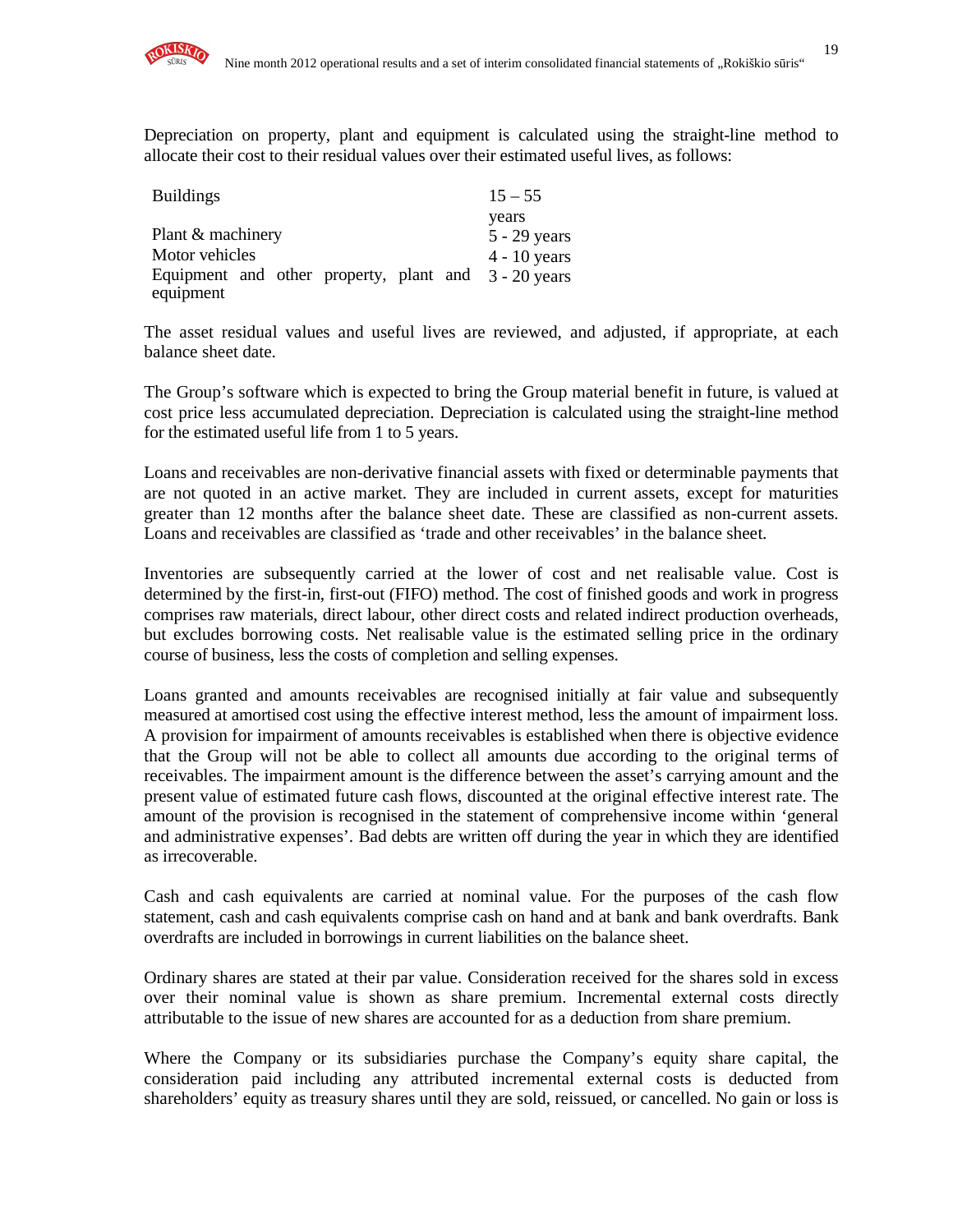

recognised in the statement of comprehensive income on the sale, issuance, or cancellation of treasury shares. Where such shares are subsequently sold or reissued, any consideration received is presented in the consolidated financial statements as a change in shareholders' equity.

Other reserves are established upon the decision of annual general meeting of shareholders on profit appropriation.

Borrowings are recognised initially at fair value, net of transaction costs incurred. Borrowings are subsequently stated at amortised cost. Any difference between the amount at initial recognition and the redemption value is recognised in the statement of comprehensive income over the period of the borrowings using the effective interest method.

Profit is taxable at a rate of 15 per cent (2010: 15 per cent) in accordance with the Lithuanian regulatory legislation on taxation.

The Group pays social security contributions to the state Social Security Fund (the Fund) on behalf of its employees based on the defined contribution plan in accordance with the local legal requirements. Social security contributions are recognised as expenses on an accrual basis and are included in payroll expenses.

Revenue comprises the fair value of the consideration received or receivable for the sale of goods and services in the ordinary course of the Group's activities. Revenue is shown net of value-added tax, returns, rebates and discounts and after eliminated sales within the Group. Revenue from sales of goods is recognised only when all significant risks and benefits arising from ownership of goods is transferred to the customer.

Interest income is recognised on a time-proportion basis using the effective interest method.

Dividend distribution to the Company's shareholders is recognised as a liability in the Group's financial statements in the period in which the dividends are approved by the Company's shareholders.

Basic earnings per share are calculated by dividing net profit attributed to the shareholders from average weighted number of ordinary registered shares in issue, excluding ordinary registered shares purchased by the Company and the Group and held as treasury shares.

Operating segments are reported in a manner consistent with the internal reporting provided to the chief operating decision-maker. The chief operating decision-maker, who is responsible for allocating resources and assessing performance of the operating segments, has been identified as the Board of directors that make strategic decisions.

The Group's management identified the following operating segments within the Group: hard cheese, semi hard cheese, butter, milk, cream, sour cream, sour milk, yogurt, curds, curd cheese and other. These operating segments were aggregated into two main reportable segments, based on similar nature of products, production process, type of customers and method of distribution.

Government grants are recognised at fair value where there is sufficient evidence that the grant will be received and the Group and the Company will comply with all conditions attached.

Export subsidies paid by the Government for each exported tone of products meeting certain requirements are included in sales revenue.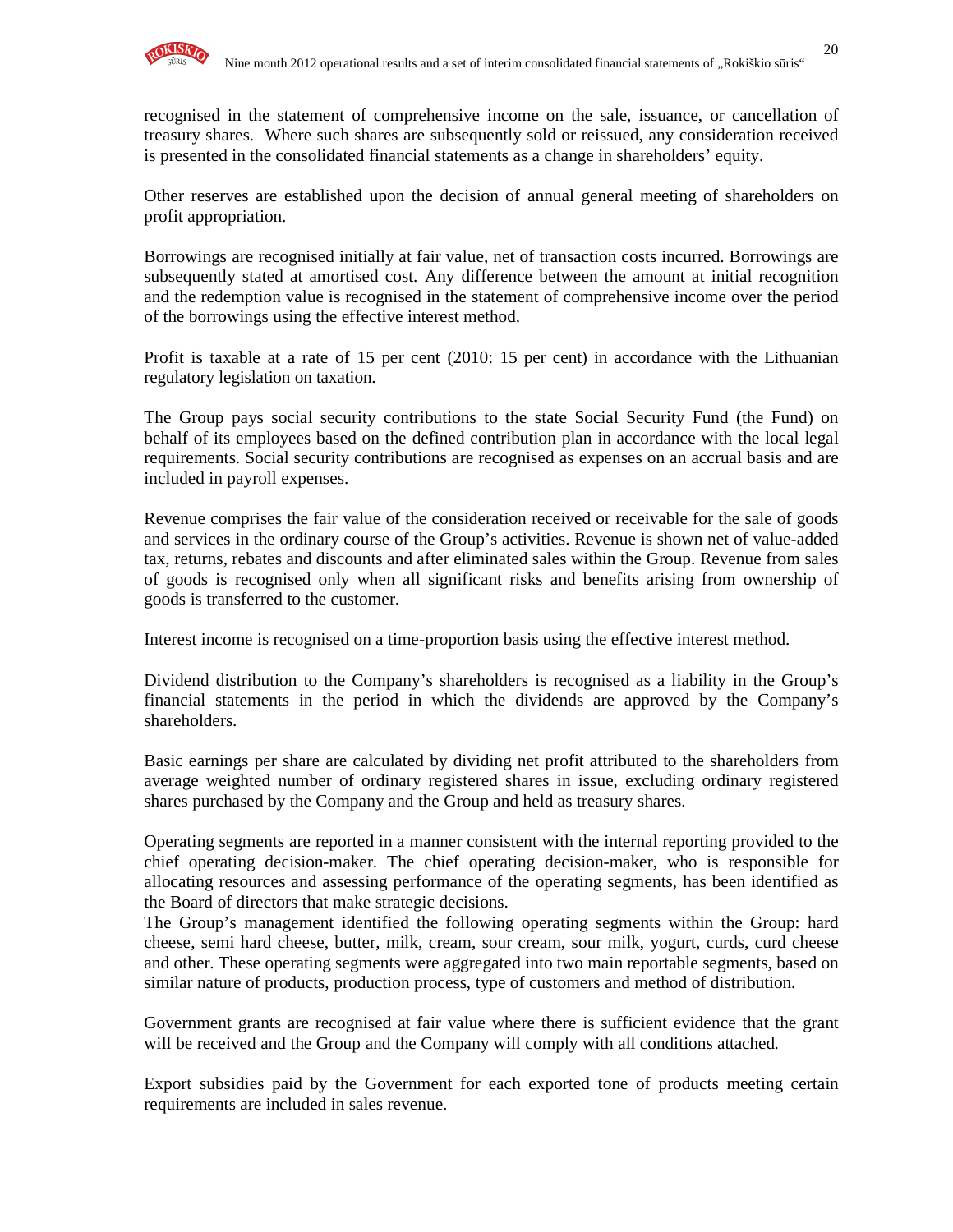Government grants received to finance acquisition of property, plant and equipment are included in non-current deferred income in the balance sheet. They are recognised as income on a straightline basis over the useful life of property, plant and equipment concerned.

Provisions are measured at the present value of expenditures expected to be required to settle the obligation using pre-tax rate that reflects current market assessments of the time value of money and the risks specified to the obligation. The increase in the provision due to passage of time is recognised as interest expense.

Trade payables are recognised initially at fair value and subsequently measured at amortised cost using effective interest method.

#### **3. Information on segments**

#### *Business segments and the segments presented by the financial statements*

The Group's top management indicated the following business segments of the Group: hard cheese, semi hard cheese, butter, milk, cream, sour cream, sour milk, yogurt, curds, fresh cheese etc. The segments were coupled into two main segments presented by the financial statements based on alike production procedure, customer group and distribution channels.

The Group's main business segments:

- Fresh dairy products

- Cheese and other dairy products.

Other operations of the Group comprise of raw milk collection. Transactions between the business segments are on normal commercial terms and conditions.

#### *Geographic segments*

Analysis of the Group's income from sales according to markets is as follows:

|                                        | 2012 09 30 | 2011 09 30 |
|----------------------------------------|------------|------------|
| Lithuania                              | 183 876    | 175 365    |
| EU countries                           | 290 946    | 255 946    |
| <b>Other (including USA and Japan)</b> | 106 875    | 86 897     |
| <b>Total</b>                           | 581 697    | 518 208    |

Income analysis according to groups:

|                          | 2012 09 30 | 2011 09 30 |
|--------------------------|------------|------------|
| <b>Product Sales</b>     | 580784     | 517970     |
| <b>Provided services</b> | 913        |            |
| <b>Total</b>             | 581 697    | 518 208    |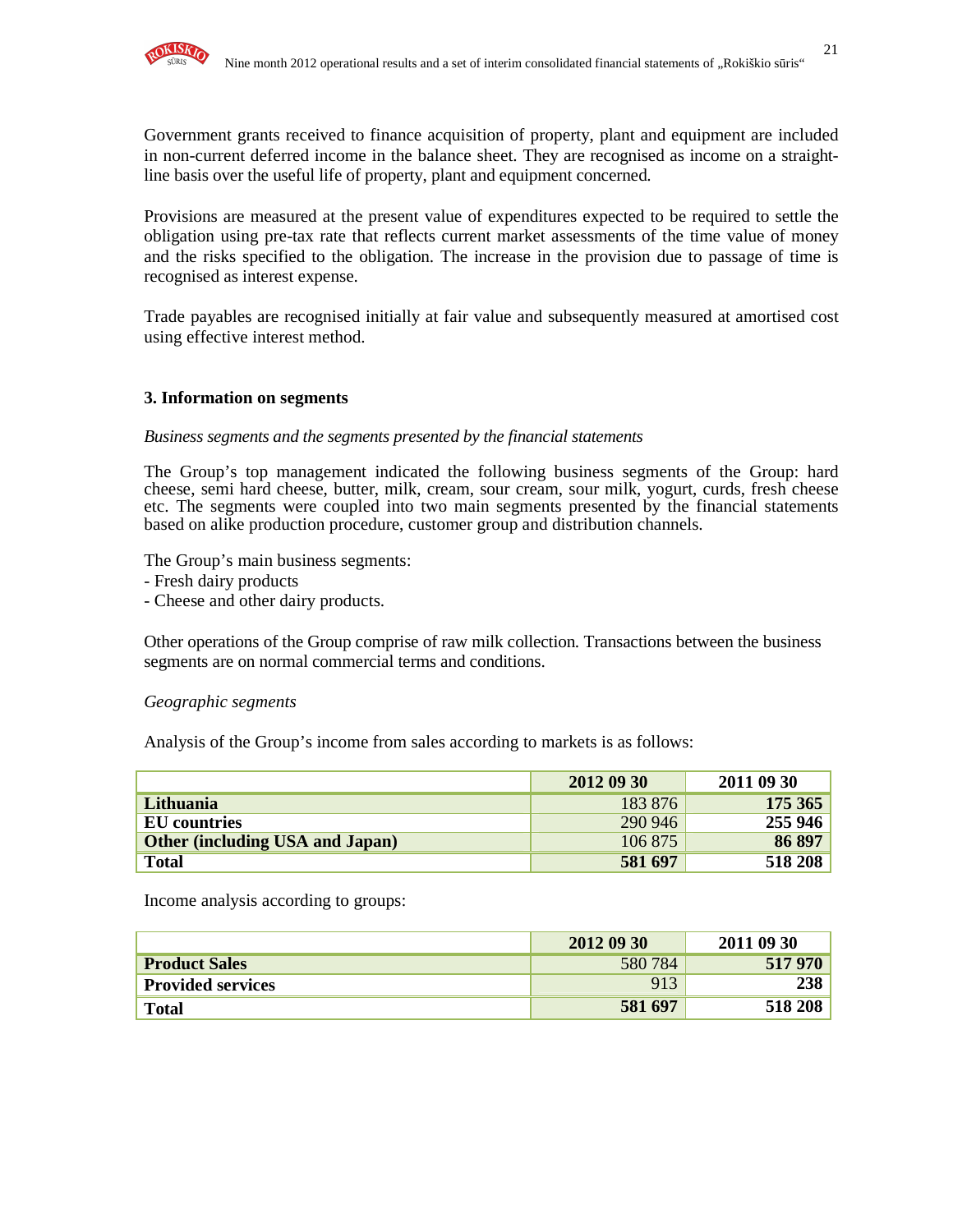

#### **4. Long-term tangible assets**

In the income statement the depreciation charge of long-term tangible assets is reported in the following entries: selling and marketing expenses, general and administrative expenses and cost of sales, as well as in production in progress and ready production entries.

Software and intangible asset depreciation charge are accounted in the entry of general and administrative expenses.

#### **5. Other receivables**

As at  $30<sup>th</sup>$  September 2012, the Group's receivables were made of:

|                                      | 2012 09 30 | 2011 09 30 |
|--------------------------------------|------------|------------|
| Long-term loans granted to farmers   | 4 1 5 9    | 4 7 1 1    |
| Long-term loans granted to employees | 639        | 400        |
| <b>Investments</b>                   | 552        | 7 0 34     |
| <b>Loans to other companies</b>      | 6918       | 19 997     |
| <b>Other</b>                         | 2616       | 1 1 1 3    |
| <b>Total</b>                         | 14 8 84    | 33 255     |

The repayment terms of loans granted to farmers vary from 2 months to 10 years, whereas the annual interest rate varies from 0 to 10 per cent.

The repayment terms of loans granted to employees vary from 1 to 22 years, whereas the interest rate for them is not calculated.

The company's managing bodies believe that the balance sheet values of long-term receivables are their fair values.

#### **6. Inventories**

As at  $30<sup>th</sup>$  September 2012, the Group's inventories were made of:

|                               | 2012 09 30 | 2011 09 30    |
|-------------------------------|------------|---------------|
| <b>Raw material</b>           | 7 1 5 0    | 7603          |
| <b>Production in progress</b> | 16 9 86    | <b>19 910</b> |
| <b>Ready production</b>       | 73 138     | 64 019        |
| <b>Other inventories</b>      | 3 0 7 1    | 5 9 3 0       |
| <b>Total</b>                  | 100 345    | 97 462        |